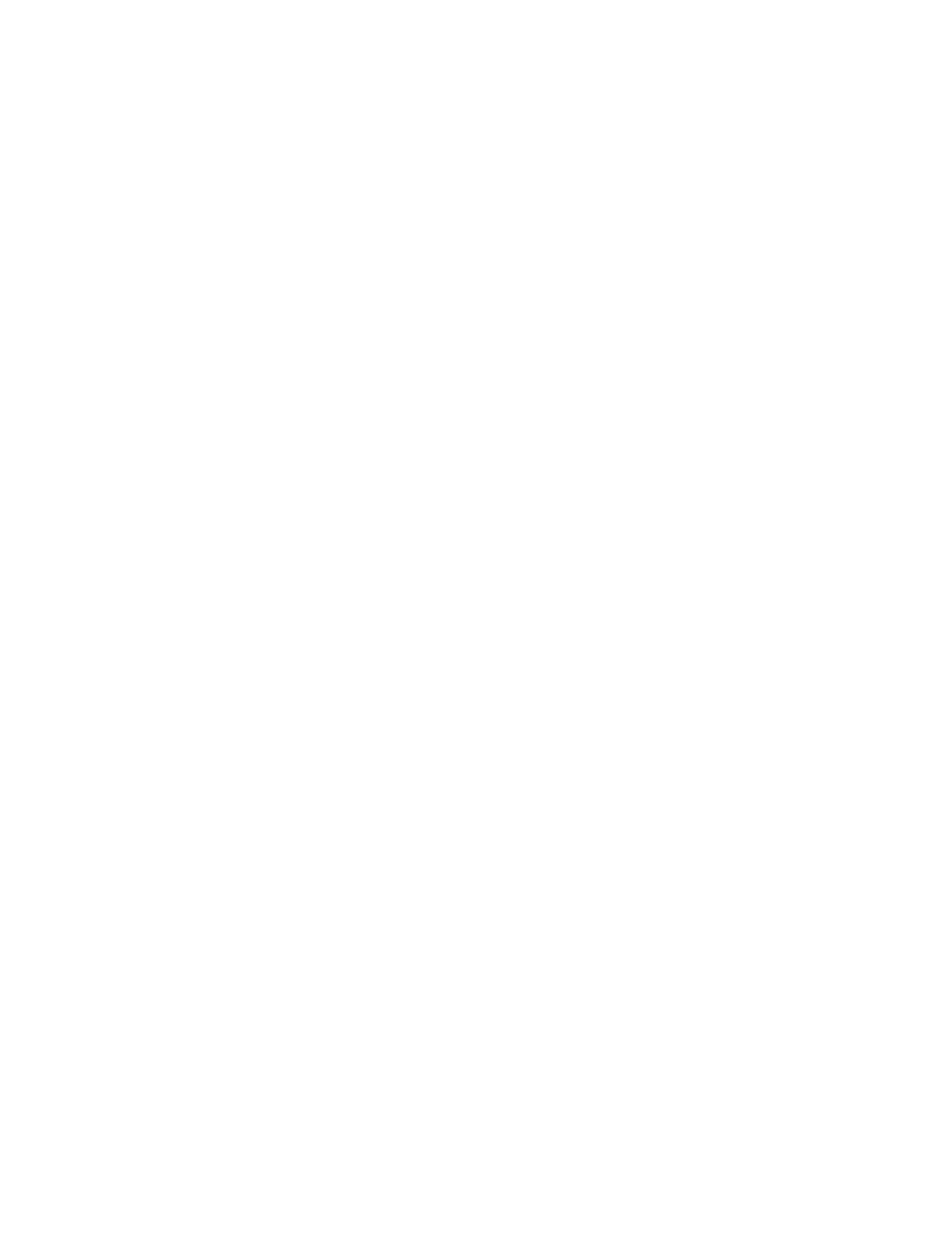How do we talk about the value of school? How do we define the meaning of a quality education? The value of school has traditionally been measured in term of results—grades on exams, projects, and essays designed by teachers to match the taught curriculum and dutifully recorded in report cards sent home to parents each term. Over the last two decades, these kinds of results have lost ground to external measures: standardized tests that allow for the easy ranking and comparison of students across disparate settings. Increasingly, these have become the markers of quality, the measures by which we assess progress, and the outcome that teachers are teaching for, that students are working toward, and that parents expect. But is this really why we send our children to school? Is this truly the goal of education to which we collectively aspire?

Commenting on education reform in a back-to-school issue of the New York Times Magazine, historian Diane Ravitch stated, "The single biggest problem in education is that no one agrees on why we educate. Faced with this lack of consensus, policy makers define good education as higher test scores" ("How to Remake Education," 2009). Although the definitions of policymakers surely matter, they are not the final arbiters in this debate. Policy is ultimately shaped by societal, organizational, parental, and studentheld definitions of "good" or "great" or any adjective we use to define exceptional quality. These definitions establish the broader context in which schools operate. It is these conversations about quality that give rise to the standards that shape the lives of teachers and students and that define the outcome to which all efforts must be aligned. We must change the way we talk about education. As Elliot Eisner (2003) has said, "As long as schools treat test scores as the major proxies for student achievement and educational quality, we will have a hard time refocusing our attention on what really matters in education" (p. 9).

Ultimately, our definition of "a great school" or "quality education" matters because it will define what we give time to and what becomes a priority in the day-to-day life of the classroom. It will shape our expectations of what schools can contribute to our lives and to our society. In short, our definition of what makes a quality education shapes our aspirations as parents, educators, and as a society at large. So, yes, it matters how we talk about schooling and its purpose. It matters how the society talks to its politicians, how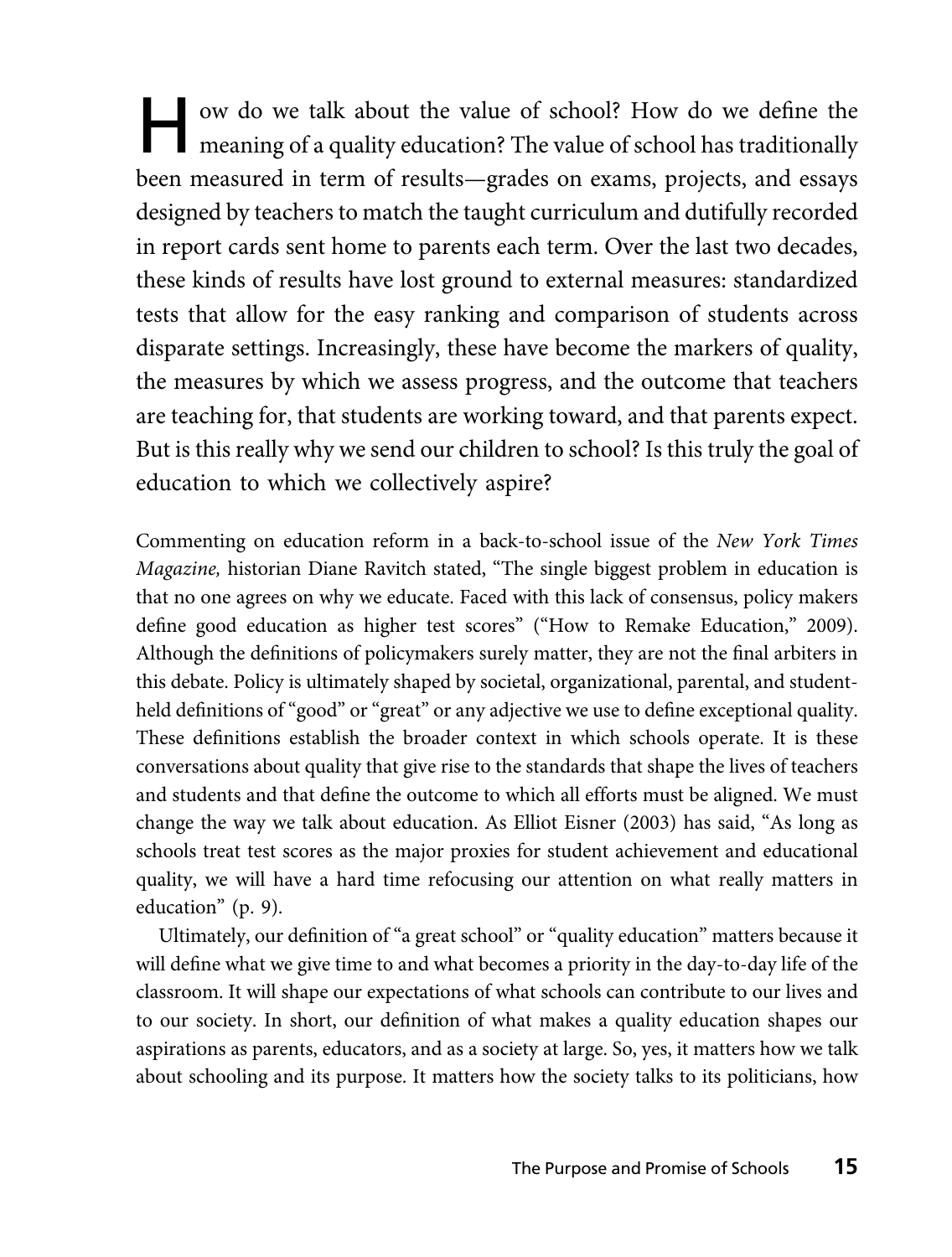policymakers talk to the media, how principals talk to teachers, how teachers talk to students, and how parents talk to their children. It matters because our talk shapes our focus, and our focus directs our energies, which will shape our actions.

#### **THINKING DIFFERENTLY ABOUT OUTCOMES**

To help us think about what makes a quality education and about the purpose of schooling in our society, try this simple thought experiment. When I speak with groups around the world, be they made up of parents, teachers, or administrators, I often begin by posing a question: What do you want the children you teach to be like as adults? Although I use the word "teach," I mean this in the broadest sense of educating, so that it applies to parents and administrators as well as teachers. When speaking to parents, I emphasize that I want them to think about all the students at the school, not just their own children. This ensures that they consider outcomes as a member of society who has a much broader stake in the outcomes of education. Take a moment now and consider how you would respond to this question. What do you want the children we are teaching in our schools to be like as adults?

Frequently, I have people engage with this question by using the Chalk Talk routine (Ritchhart, Church, & Morrison, 2011). In this routine, individuals share their thoughts silently by recording them on large sheets of chart paper. As individuals share ideas, they read and respond to the written ideas of others by making comments, raising questions, asking for elaboration, making connections between comments, and so on. At the end of ten minutes, we have a very rich image of the kind of student we, the collective members of this particular group, want to graduate from our schools. We are hoping for someone who is curious, engaged, able to persevere, empathetic, willing to take risks and try new things, a go getter, able to problem-solve, creative, passionate about something, a listener, open-minded, healthy, committed to the community, respectful, analytical, inquisitive, a lifelong learner, an avid reader, a critical consumer, helpful, compassionate, able to take a global view, willing to learn from his or her mistakes, collaborative, imaginative, enthusiastic, adaptable, able to ask good questions, able to connect, well rounded, a critical thinker . . . And the list goes on with much elaboration, explanation, and assorted arrows connecting the various qualities.

What is interesting about the lists and charts created by these disparate groups all over the world is how similar they are. It matters little whether the group is from a suburban district of Detroit, an all-boys' school in Melbourne, a gathering of teachers from international schools in Europe, a group of parents in Hong Kong, a consortium of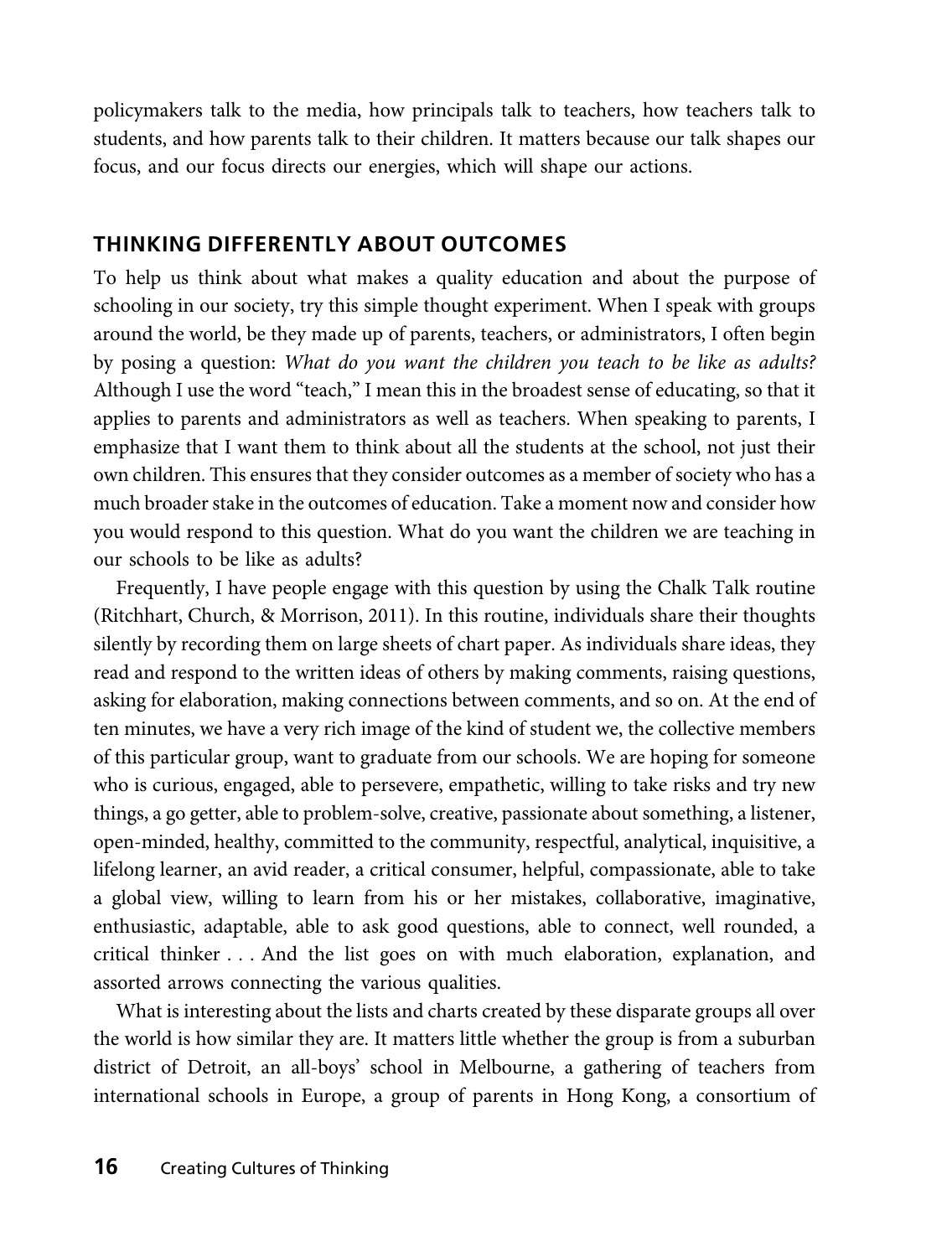charter schools, or an urban high school in New York City. The same sets of qualities tend to appear over and over again. There is often an emphasis on attributes that drive learning: curiosity, inquisitiveness, questioning. And those that facilitate innovation: creativity, problem solving, risk taking, imagination, and inquisitiveness. There are the skills needed to work and get along with others: collaboration, empathy, good listening, helpfulness. And those that support the ability to deal with complexity: analysis, making connections, critical thinking. And usually there are those that situate us collectively in the world: as a global citizen, a member of a community, someone aware of his or her impact on the environment, able to communicate.

You'll notice that there are few traditional academic skills mentioned. Does that mean they aren't important? Of course not. It's just that they do not adequately define the kind of students we collectively hope to send into the world. Nor do they define the kind of employee whom businesses are looking to hire in the twenty-first century. In a survey of four hundred businesses across the United States conducted by a consortium of human resource, education, and corporate entities (Conference Board, Partnership for 21st Century Skills, Corporate Voices for Working Families, & Society for Human Resource Management, 2006), employers were asked to rank the skills they were looking for in potential applicants, working from a list that included both academic and applied skills. Applied skills such as professionalism, work ethic, collaboration, communication, ethics, social responsibility, critical thinking, and problem solving topped the list over more traditional academic skills. Only when it came to the hiring of recent high school students did a single traditional academic subject, reading comprehension, make the top five (it was ranked fifth) in terms of its importance. This list from employers mirrors the qualities that Tony Wagner (2008) heard mentioned in his interviews with business leaders. Wagner distilled these into what he calls seven survival skills: critical thinking and problem solving, collaboration, agility and adaptability, initiative and entrepreneurialism, communication skills, the ability to analyze information, and curiosity and imagination.

It could be argued that businesses assume a high level of basic skills and knowledge as a given and are thus only identifying these applied skills as the icing on the cake. Perhaps, though in the aforementioned survey, this appears not to be the case. Prospective employers recognized deficiencies in academic skills, yet still ranked applied skills as both being more important and even more lacking in applicants than was academic preparedness. One crossover category topped the list in terms of deficiency. Writing in English was identified as deficient among 72 percent of applicants, and its applied skill corollary, written communication, as deficient among 80.9 percent of applicants. After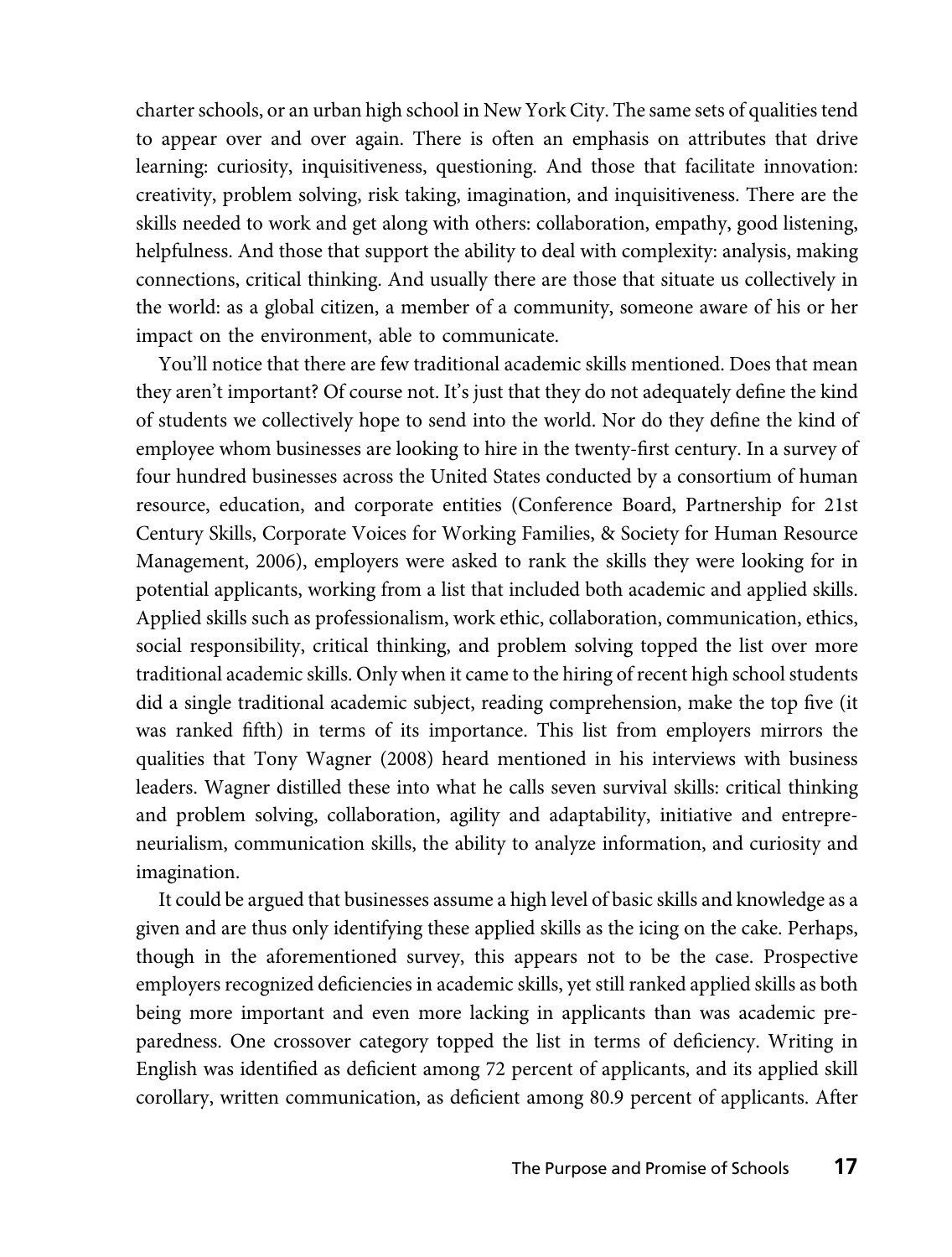that, the skills, both applied and academic, listed as most deficient were (in order): leadership, professionalism, critical thinking and problem solving, foreign languages, self-direction, creativity, mathematics, and oral communication. All of these skills were identified as deficient in more than 50 percent of applicants. Perhaps the biggest takeaway is that applied skills are not considered an add-on, but rather an integral part of workplace preparedness.

The goal of cultivating a lifelong skill set that propels innovation and invention is championed internationally as well. In a 2011 study of the educational practices of the top-performing countries as measured by the Programme for International Student Assessment, Marc Tucker (2011) reported that "one cannot help but be struck by the attention that is being given to achieving clarity and consensus on the goals for education in those countries"(p. 5). His group, the National Center on Education and the Economy, found a concern, particularly among Asian countries, with the development of cognitive skills as well as noncognitive skills that facilitated both global competitiveness and personal fulfillment. This sentiment is captured in remarks made in 2002 by Singapore's minister of education, Tharman Shanmugaratnam, in which he described as a top priority the need for Singaporean students to develop "a willingness to keep learning, and an ability to experiment, innovate, and take risks" (Borja, 2004, p. 30). Likewise, China's Central Committee stated that education in the country must begin to "emphasize sowing students' creativity and practical abilities over instilling an ability to achieve certain test scores and recite rote knowledge" (Zhao, 2006).

The qualities I consistently hear as important to teachers and parents, like those emerging from the world of work, are being called for by other sources as well. In 2002, in the book Intellectual Character, I reviewed the call for habits of mind, intellectual passions, and thinking dispositions being championed from various circles and found agreement around six broad characteristics: curiosity, open-mindedness, being strategic, having a healthy skepticism, being a truth seeker, and being metacognitive. The learner profile of the International Baccalaureate promotes students as inquirers, thinkers, communicators, and risk takers, and as being open-minded, reflective, well balanced, caring, principled, and knowledgeable. Likewise, the Building Learning Power initiative (Claxton, Chambers, Powell, & Lucas, 2011) seeks to develop a set of some twenty learning capacities around reflectiveness, resourcefulness, reciprocity/collaboration, and resilience that are quite similar to many of those already mentioned. Philosophers recognize these traits as encompassing a set of intellectual virtues. Once again, the more traditional academic skills that make up the standardized tests, define our graduation requirements, and serve as gatekeepers for university entrance don't appear explicitly on these lists.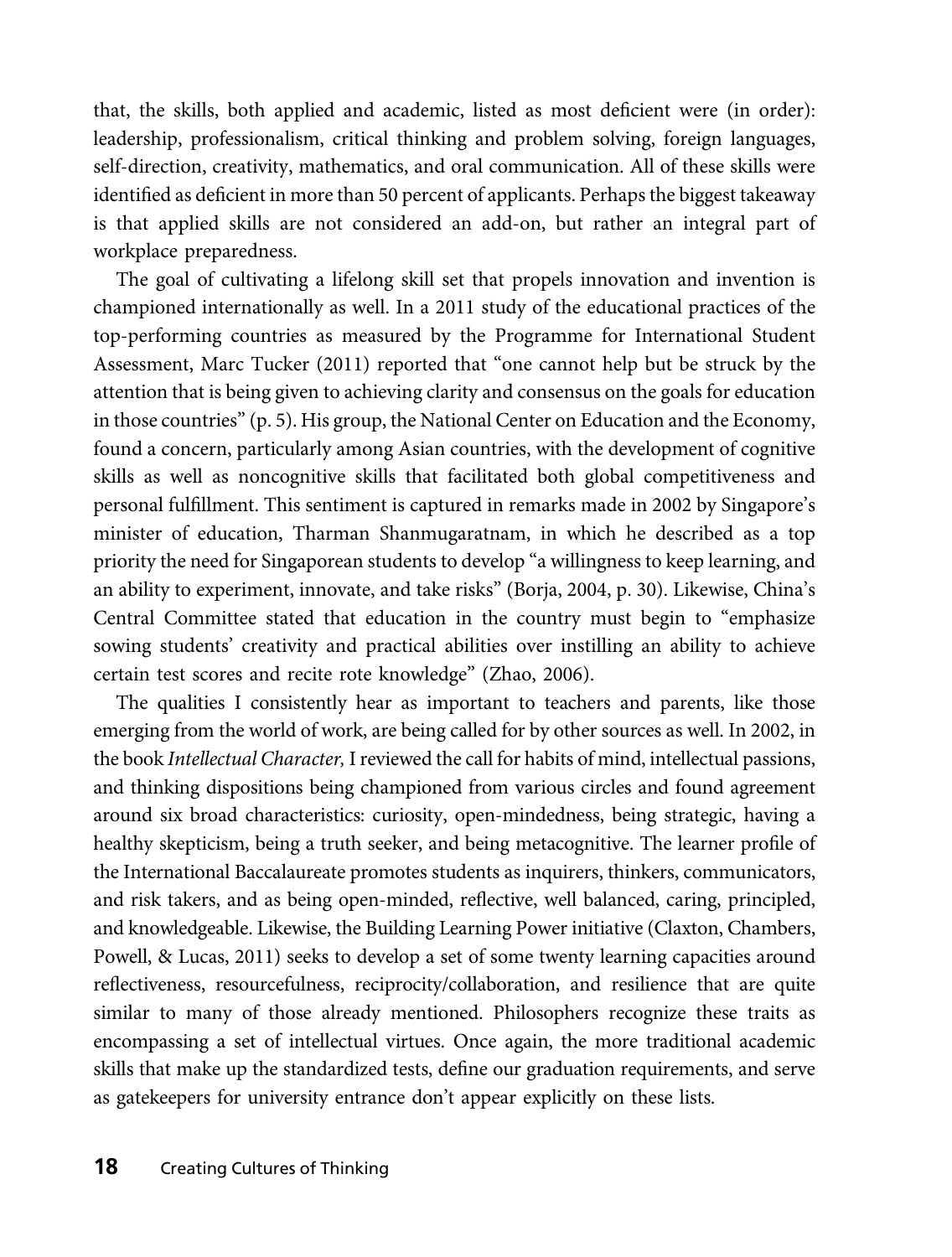Thus a new vision of what a quality education is and what it should offer arises from the data. Although a host of different vocabulary is used and the traits parsed slightly differently, what emerges is a rich portrait of the student as an engaged and active thinker able to communicate, innovate, collaborate, and problem-solve. What we see as most important to develop is not a discrete collection of knowledge but rather a set of broad characteristics that motivate learning and lead to the generation of useable knowledge. Some might say this is the profile of a twenty-first-century learner (Trilling & Fadel, 2009); others might see it as what it means to be a well-rounded citizen (Arnstine, 1995; Meier, 2003); still others might incorporate this definition as part of global competency (Boix-Mansilla & Jackson, 2011). I choose to see this portrait of a student as the vision of what a quality education affords. This is what we must be teaching for and trying to achieve for every student. The big questions then are: How do we get there—how do we realize this vision? How are our schools doing currently in producing this vision of students as thinkers? What are the forces we must marshal and master to truly transform our schools? These are the questions I take up in this book.

#### **TEACHING AS ENCULTURATION**

The qualities found in the various lists I've mentioned—reflective, imaginative, curious, creative, and so on—are often classified as dispositions. A disposition is an enduring characteristic or trait of a person that serves to motivate behavior. When we say a person is curious, a particular dispositional attribute, it is because we see a pattern of behavior such as questioning, exploring, probing, and so on—emanating from that person over time and across circumstances that relates to that particular disposition. Our dispositions define who we are as people, as thinkers, as learners. In previous writings, I've argued that the dispositions that define us as thinkers make up our intellectual character (Ritchhart, 2002).

We might think about these dispositions not only in terms of the outcomes of a quality education but also, to borrow a phrase from Ted Sizer, as the residuals of education—that is to say, what is left over after all the things practiced and memorized for tests are long forgotten. What stays with us long after we have left the classroom? Speaking at the Save Our Schools rally in Washington DC on July 30, 2011, Matt Damon highlighted the importance of these residuals, saying, "As I look at my life today, the things I value most about myself—my imagination, my love of acting, my passion for writing, my love of learning, my curiosity—all come from how I was parented and taught. And none of these qualities that I've just mentioned—none of these qualities that I prize so deeply, that have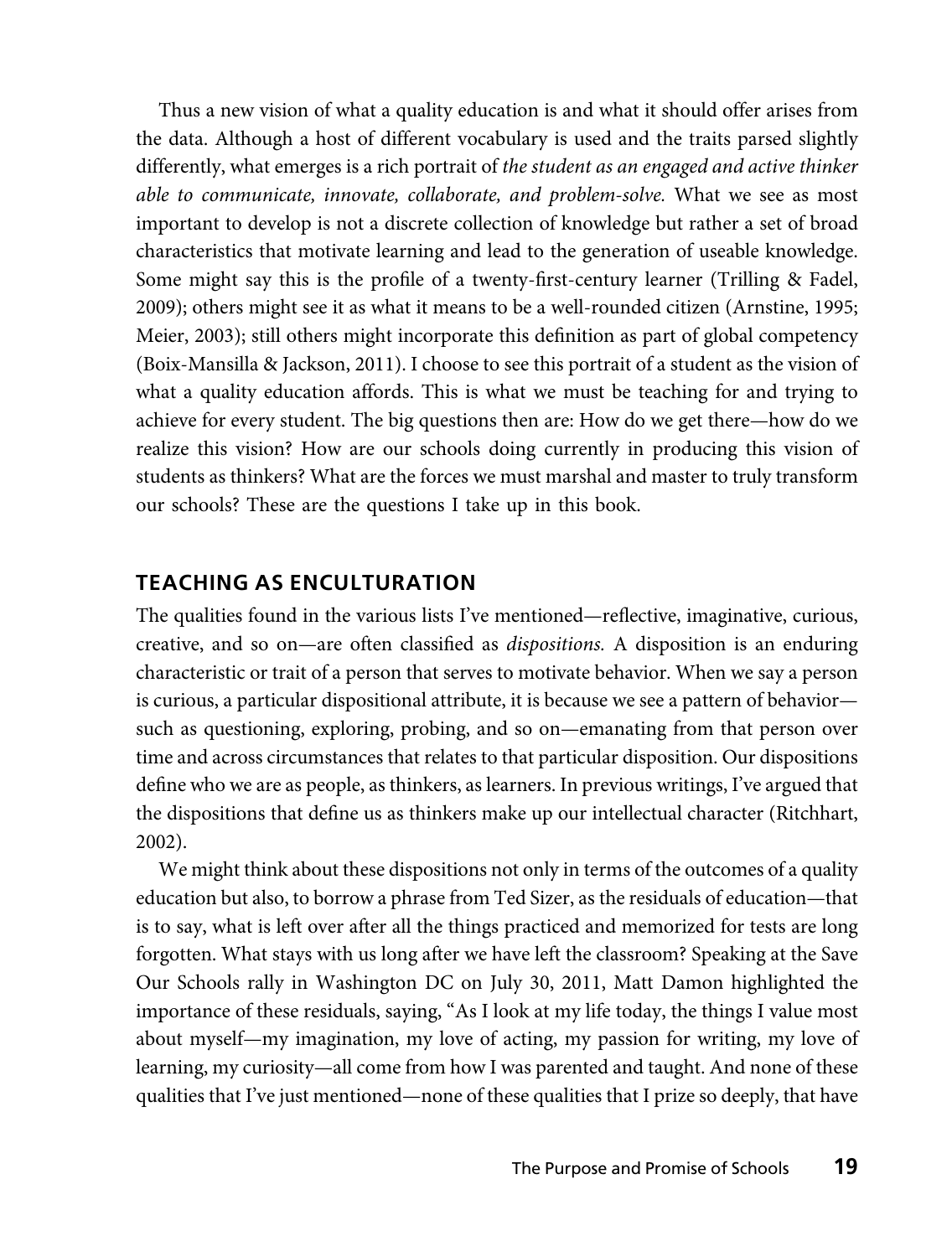brought me so much joy, that have brought me so much professional success—none of these qualities that make me who I am . . . can be tested."

The key aspect of these dispositions, even though they are manifest in the exhibition of specific skills and actions, is that they cannot be directly taught or directly tested. Think about it. It would be absurd to teach a unit on curiosity or risk taking or collaboration and then to give a multiple-choice test to assess students' development. Sure, students might learn "about" the disposition, but they would be unlikely to develop the disposition itself. Rather, these qualities, these dispositions, have to be developed over time. They must be nurtured across a variety of circumstances so that they become ingrained and are likely to emerge when the situation calls for them. Dispositions must be enculturated—that is, learned through immersion in a culture.

One of Russian psychologist Lev Vygotsky's most famous quotes is, "Children grow into the intellectual life of those around them" (1978, p. 88). This statement beautifully captures what enculturation means. It means surrounding the child with the kind of intellectual life, mental activity, and processes of learning to which we want them to grow accustomed. It suggests that learning to learn is an apprenticeship in which we don't so much learn from others as we learn with others in the midst of authentic activities. If we take Vygotsky's quote to heart, then we must take a hard look at our homes, schools, and classrooms and ask ourselves about the kind of intellectual life with which we are surrounding our children. What kinds of models do they see? What kinds of opportunities do they experience? What kinds of thinking are being valued, privileged, and promoted on a day-to-day basis?

#### **CULTURE AS THE ENACTMENT OF A STORY**

Parents play an important role in building character, both intellectual and moral, and enculturating dispositions in their children. Parents are the first and most important models for children. A parent's values and dispositions are regularly on display, and his or her behaviors are the ones a child will first imitate. At the same time, when it comes to the dispositions related to thinking and learning, schools play a privileged role in society. Schools are designed as places of learning and so send important messages about what learning is, how it happens, and what kinds of learning are of value. Each and every day, year in and year out, students are being told a story of learning. Enculturation is a process of gradually internalizing the messages and values, the story being told, that we repeatedly experience through interaction with the external, social environment.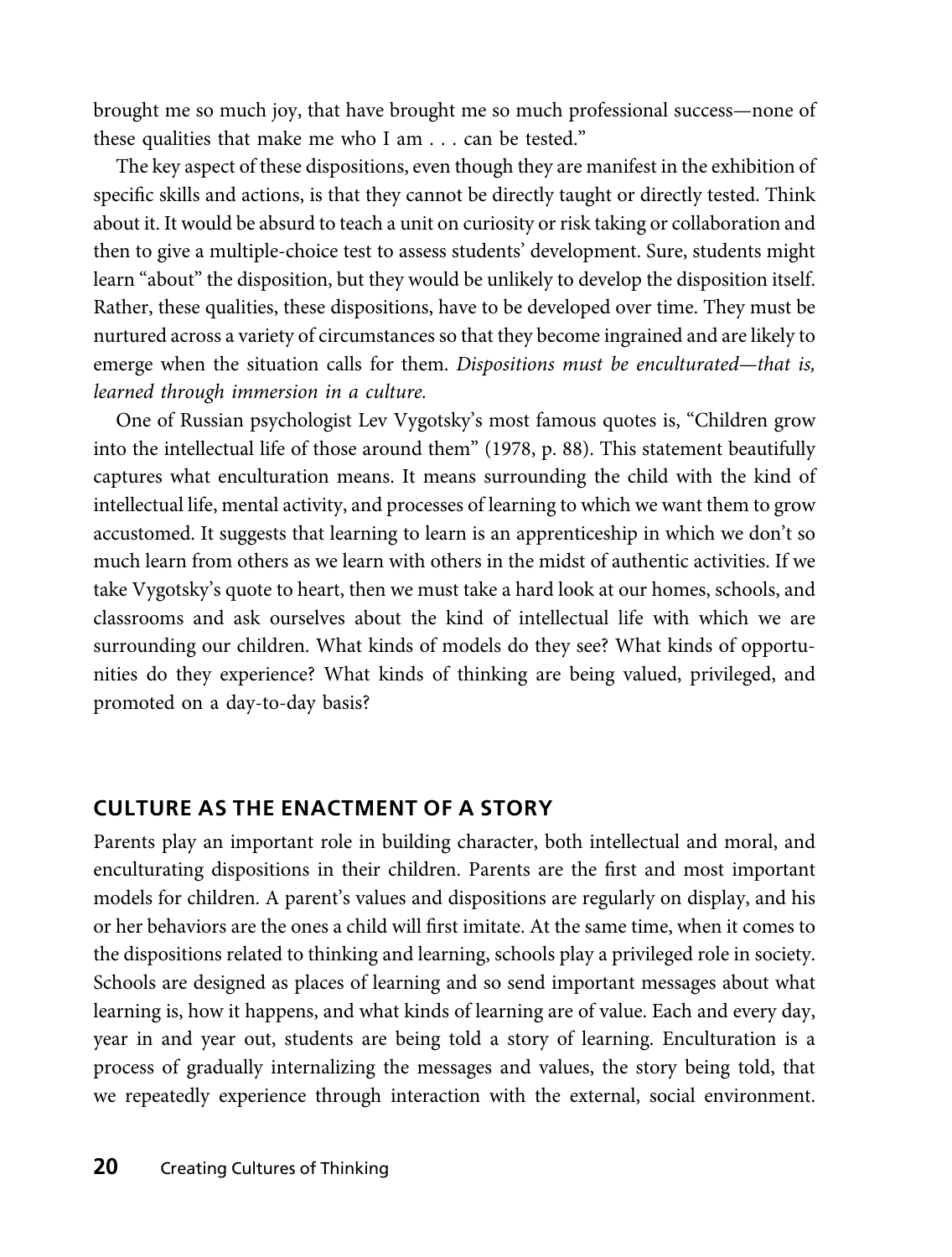This internalization takes time as we identify the messages and values that are consistent and recurring in our environment.

This notion of culture as a story we tell is a metaphor that I have been employing in my work with schools and organizations for a number of years. It was first presented to me in the book Ishmael. In the novel, author Daniel Quinn invites readers to be a part of dialogue between a skilled teacher and a skeptical but willing student around the very nature of the role of humans on the planet. The fact that the teacher, Ishmael, is a gorilla eager to pass on his acquired wisdom about the human race through telepathy adds a bit of a twist to things. Early on, Ishmael lays out some definitions that will be key to the dialogue, in particular that of "culture." He defines culture as "a group of people enacting a story" and says that to enact a story "is to live so as to make the story a reality." For the purposes of the novel, the story being enacted concerns the relationship between man, the world, and the gods. Drawing on this metaphor, I define the culture of schools as a group of people enacting a story. The story concerns the relationship between teachers, students, and the act of learning. Everyone is a player in this story, acting in a way that reinforces the story and makes it reality.

The idea that culture can be transmitted through storytelling has long been recognized. Likewise, the idea that a culture sends messages about what is valued and worthwhile through its use of traditions, behaviors, symbolic conduct, and other means is also generally well understood. Carolyn Taylor (2005), writing for a business audience, takes this idea a step further, saying that "culture management is about message management. If you can find, and change, enough of the sources of these messages, you will change the culture" (p. 7). Clearly, the role of messages in revealing and shaping culture is important. However, it is the self-reinforcing, continual construction of culture through the dynamic enactment of both individual and collective values that I find so powerful. This perspective on the power of the story in the making can help us understand the symbiotic role every participant plays in creating culture, as well as the privileged role leaders play.

So to understand the culture of a school or classroom, we need to look at the story about learning each is telling. Beliefs, messages, values, behaviors, traditions, routines, and so on are not the culture itself, but are significant indicators of culture to the extent that they reinforce the core story being told. They are the means by which we identify the story of learning. With this in mind, there are three stories of learning we should examine before we can look at how to transform culture. The first is the old story—that is, the story each of us was told as a student. The second is the current story dominant in schools and classrooms today. The third is the new story we want to be telling.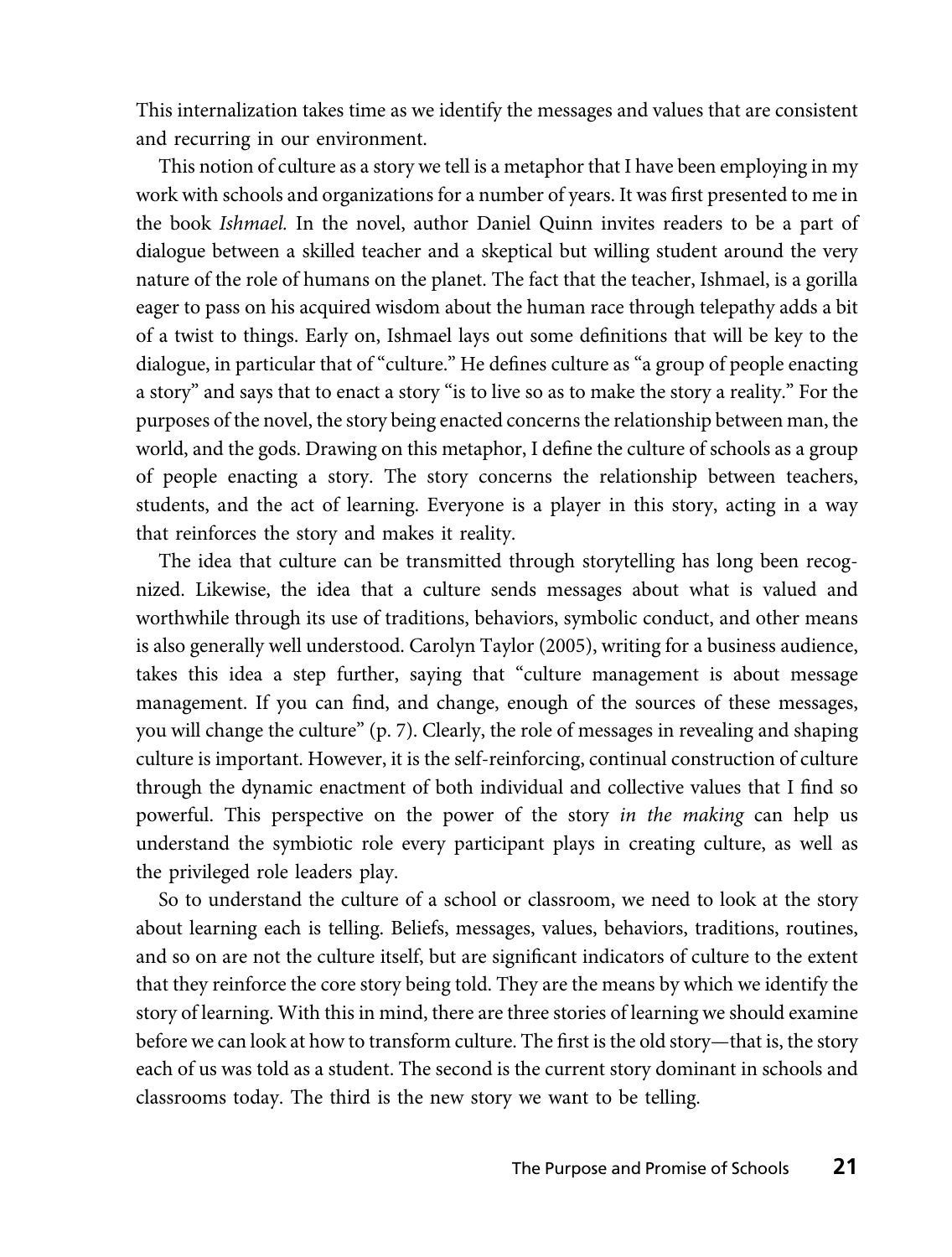## **Uncovering the Old Story**

We all have different experiences of schooling. Even within any individual's experience, there are different teachers and classrooms that might be enacting different, even competing, stories. Acknowledging these differences, it is nonetheless useful to individually uncover the story of learning we were told. This is as true for parents as it is for teachers, principals, classroom aides, museum educators, or corporate trainers. The story that we were told as students is most likely to influence, positively or negatively, how we interact with our own children and students.

Michael identifies a recurring theme from his school experience:

From my first days in school, I was told a story of sorting, classification, and ability. We were put in reading groups, and it wasn't hard to figure out who had the right stuff and who was struggling. At the end of first grade I experienced another kind of sorting, being left back. I didn't make the grade and wouldn't stay with my peers. But for some reason, the next year I was still in that low reading group. And so it went up through middle school and being placed in shop class and then in high school in the vocational track. There was never talk about what I wanted, just imposed sorting and classifying.

Jason recalls his elementary experiences most vividly:

I remember school as being a silent place, at least for me. We weren't allowed to talk. One time I recall the teacher asking me, "Why are you talking? Your work isn't done." I remember thinking how strange it was to link talking with being done with my work. I was a slow worker. I was never done with my work early. So that meant never talking. Of course, recess was my outlet. That was real for me. The classroom wasn't.

It was a pivotal experience in just one class that left a big mark on Ruth:

I remember one particular algebra class. Algebra was new and different, and for me exciting. I liked the puzzle aspect of it, and it was much more interesting than just doing sums. One day in class, the teacher was explaining a difficult problem, and I remember being totally engrossed in the problem and trying to figure out why he was doing it the way he was when it seemed like there should be another way. My way. I kept puzzling over it until I was convinced I was right. My way did work. I worked up the courage to raise my hand to ask about it. The teacher said he had already answered that question. Wasn't I listening? From that day on, I never asked another question in that class, and I lost my interest in math, even though I was good at it. I guess the message I got was school was about listening to the teacher, not figuring things out for yourself.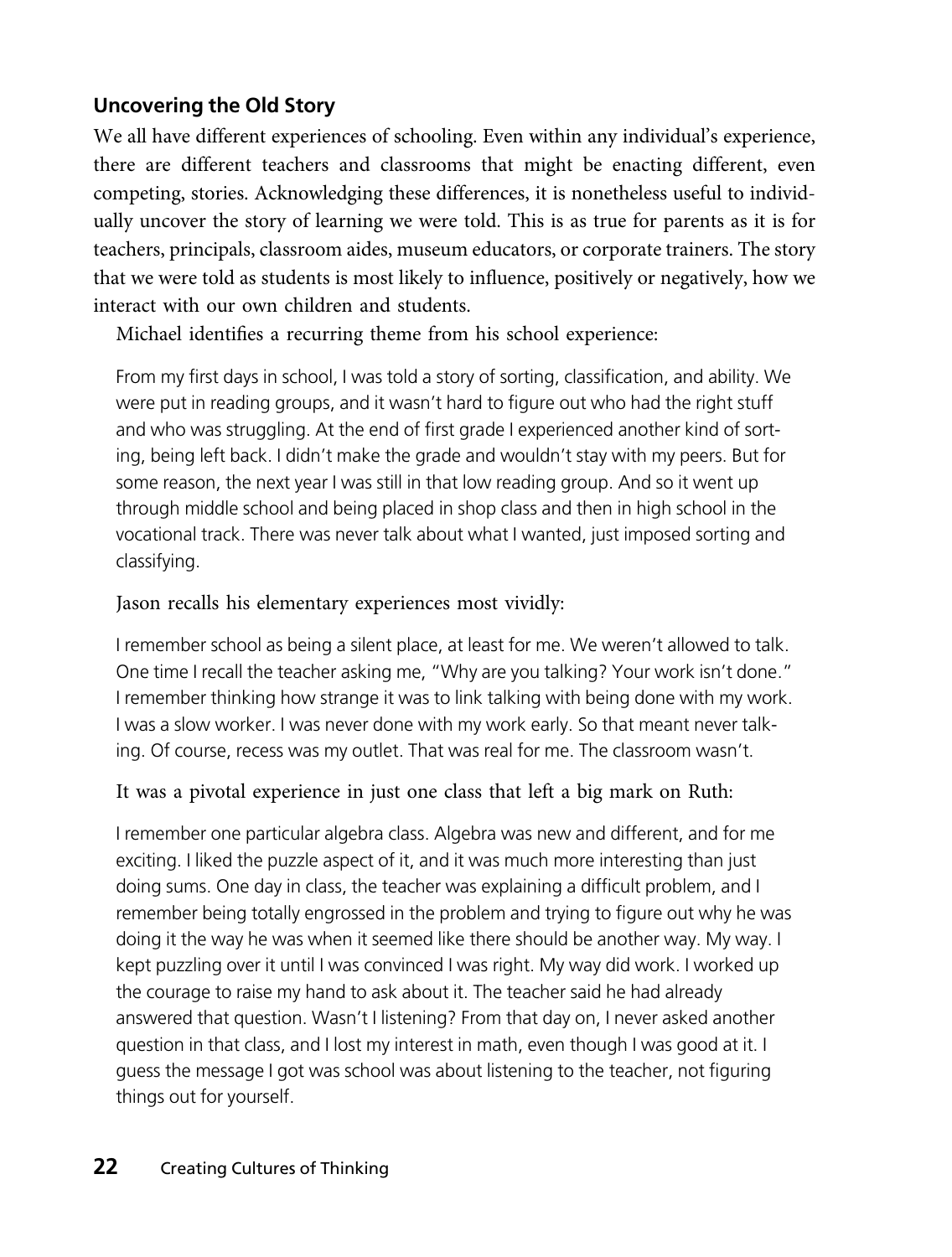For Nicole, the story of learning she was told is a familiar one:

It was all about the grades and pleasing the teacher. I was good at that, but I don't really feel like I learned all that much. I played the system and got rewarded for it. I used grades to keep score.

#### A similar theme comes up in Max's account:

It seemed to be all about speed. I remember timed tests and spelling bees, and everything always having a time limit. If you got done early, it meant you were smart. First hand up to answer the teacher's question? Smart. I guess it was like a competition.

#### Distance and exclusion were themes for Marcella:

My language and culture weren't represented or even acknowledged in my school. We were told we were not to speak Spanish. Of course, among my friends we did, but we had to be careful not to get caught. Even in simple things like asking for help or chatting between classes, we were to speak in English. It sent the message that something was wrong with our home language, that school was a foreign place we were visiting rather than a place in which we were included. We could only get a small bit of the instruction at first and so were always struggling, which sent the message we weren't good learners.

These are just a few accounts of "old stories of learning" that were told. Maybe they resonate with your school experience. The themes of these stories are powerful and pointed: that school is a sorting mechanism, that you either fit or you don't, that there is not a place for dialogue and conversation, that learning requires individualized seat work and practice, that learning is competitive versus cooperative, that being fast means you are smart, that there is no room for questioning, that getting the grade is what learning is all about. These themes shape students' experience, frame how they come to view learning, and in some cases distort what true learning is.

Although the stories presented here aren't particularly positive, I don't mean to suggest that this is always the case. When I ask groups of parents and educators to share the stories of learning they encountered as students, I invariably hear a story like Antonia's:

I remember my fifth-grade teacher. She was passionate about learning and so excited. She was always telling us stories about new things or places she had been. It was contagious. You wanted to learn because you wanted to be a part of her world. Have a conversation with her. That has always stayed with me. She was a big reason I became a teacher.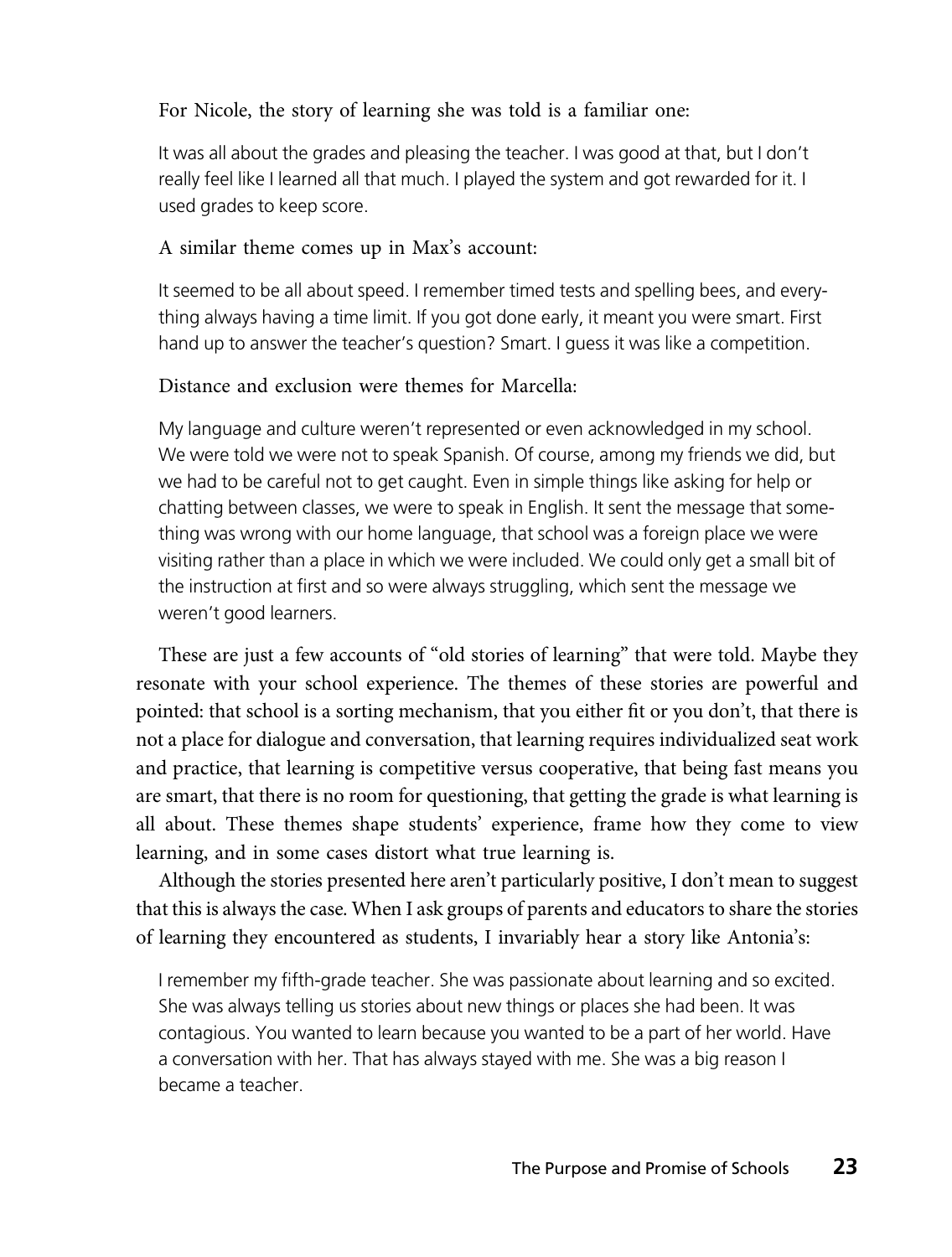As parents and educators, we should never forget the power of the individual to make a difference and often to transform negative, unproductive, and demoralizing stories of learning into positive ones. At the same time, as a society, district, or school, we need to examine the dominant story that students and teachers are enacting. What messages about learning and thinking are we imparting over time?

#### **Taking a Hard Look at the Current Story**

Although students aren't always the best evaluators of their long-term educational needs, they can be excellent barometers of the focus of instruction and its meaningfulness to them. They know when they are and are not being intellectually engaged, and they are quite adept at recognizing when they are truly learning and developing as human beings. It is in their voices that we will find the current story of learning being told in our schools. Bringing students into the conversation about outcomes and purpose is important for all schools and teachers, as it helps develop a shared mission that all can work toward. The Building Learning Power initiative (Claxton et al., 2011) in Britain includes students in the regular audits of classrooms to help look for the kinds of thinking the school says it values. Masada College in Sydney, Australia, also engages its students in planning part of the Cultures of Thinking initiative there. To better uncover the story of learning in your classroom and at your school, you'll need to elicit students' perceptions of the learning they are encountering. Suggestions for doing so can be found at the end of this chapter.

As never before in history, students around the world are making their voices heard and talking about the story of learning they are experiencing by using social media, blogs, YouTube, and Internet news sites. Nikhil Goyal (2011), a sixteen-year-old student at Syosset High School in New York, wrote an article for the *Huffington Post* about how a focus on test preparation has "hijacked classroom learning." He expressed the need to focus more on "creativity, imagination, discovery, and project-based learning." In his YouTube video titled "Open Letter to Educators," university student Dan Brown (2010) discusses why he decided to drop out of a system dedicated almost solely to imparting information over stoking creativity and innovation because "my schooling was interfering with my education." Cultural anthropologist Michael Wesch (2008) has labeled this a "crisis of significance" in which "education has become a relatively meaningless game of grades more than an important and meaningful exploration of the world in which we live and co-create" (p. 5). He captured this disconnect in the 2007 YouTube video "A Vision of Students Today,"featuring his own students at Kansas State University.

At Teenink.com, Sophia W. (2011) writes a scathing article about Advanced Placement courses in which she renames them as "**A**bsolutely **P**reposterous Weapons of Mass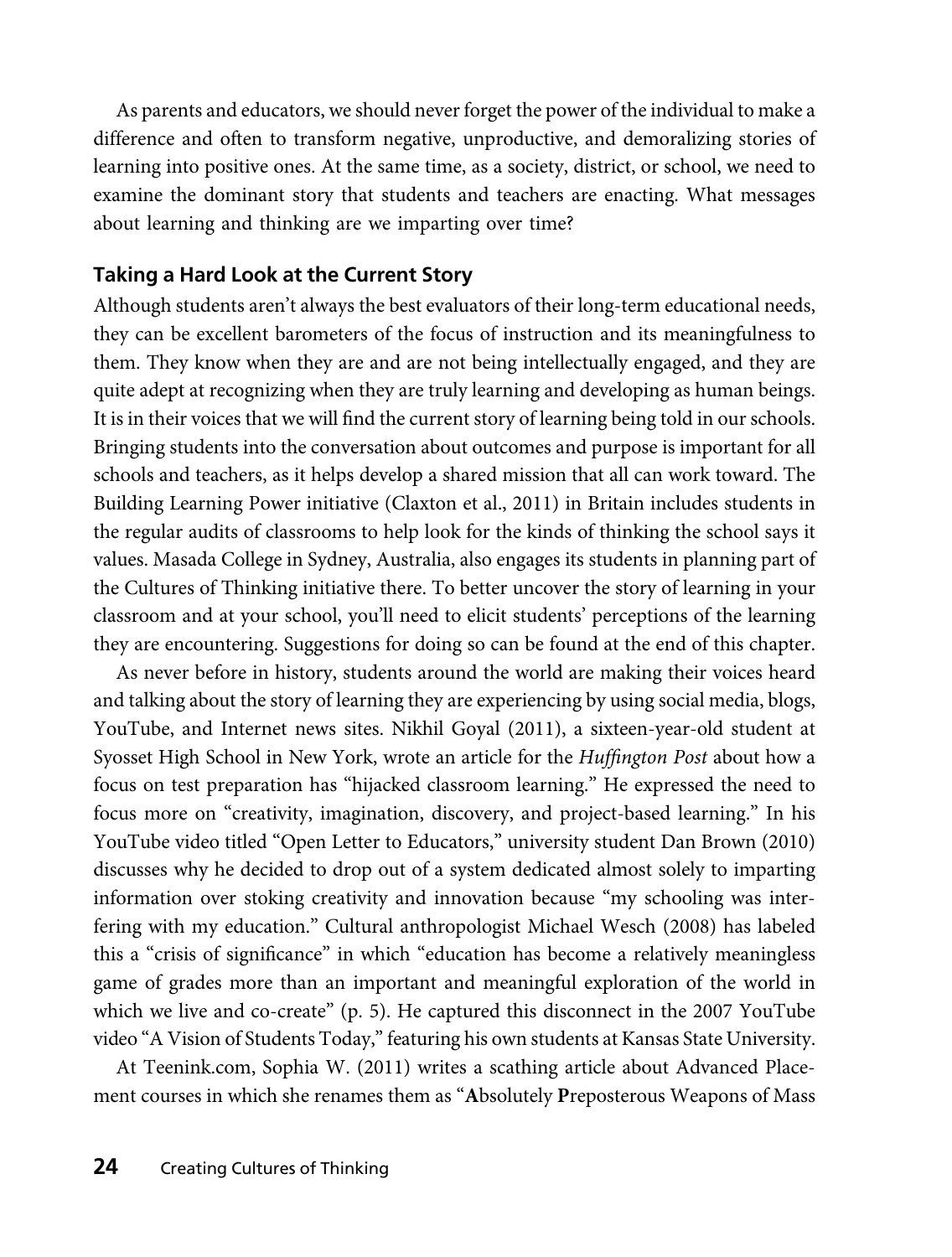Instruction," decrying how these courses only teach students what to think, not how to think, and serve to distance students from their own ideas, opinions, creativity, and reason. Sophia's rant about the disconnect between AP courses and real learning is borne out by a 2006 study by researchers at Harvard University and the University of Virginia which found that AP science courses do not significantly contribute to success in college (Bradt, 2006). Instead, the study found that a focus on the in-depth study of a few topics, rather than the coverage approach of AP, was a better indicator of university success in science. Thus the very thing being promoted as preparing students for college isn't.

The story of learning emerging from these voices is that school can be mind numbing and irrelevant, focusing mostly on memorization. Of course, these voices belong to those speaking out in very public forums to express discontent and frustration. It is reasonable to ask how typical they are of most students. These same themes can be found in the much more representative Gallup Youth Survey (Lyons, 2004). In this survey, middle and high school students were asked to select three words from a list of adjectives to describe how they usually feel in school. Topping the list, the word "bored" was chosen by 50 percent of the students. In second place was "tired," with 42 percent. "Happy" and "challenged" were next with 31 percent, a bit more hopeful and positive to be sure. However, it should be noted that students were more likely to choose positive adjectives if they self-identified as being "above average" or "near the top," indicating that the story of learning that students are encountering may differ by ability.

One can also see this same pattern of experience in the findings of one of the largest longitudinal studies of how students experience elementary schools, conducted by the National Institute of Child Health and Human Development (Pianta, Belsky, Houts, Morrison, & National Institute of Child Health and Human Development Early Child Care Research Network, 2007). The ongoing study involves classroom observations of 1,364 students as they progress through school to assess the type of instruction they experience. The most recent assessment, of students' fifth-grade year, involved 956 students (some students dropped out of the study) enrolled in 737 classrooms distributed across 502 schools (both public and private) in 302 districts (mostly middle class) in thirty-three different states. Taking just the fifth-grade observations as an example, it was found that 58 percent of students' time was spent on basic skills learning and less than 13 percent on higher-level learning involving analysis and inference. Furthermore, less than 5 percent of the instructional time involved collaborative work, and less than 1 percent of the observed class episodes (approximately six hours in each classroom) were classified as instances where students were highly engaged. The image that emerges from these classrooms is similar to that expressed by Daniel Pink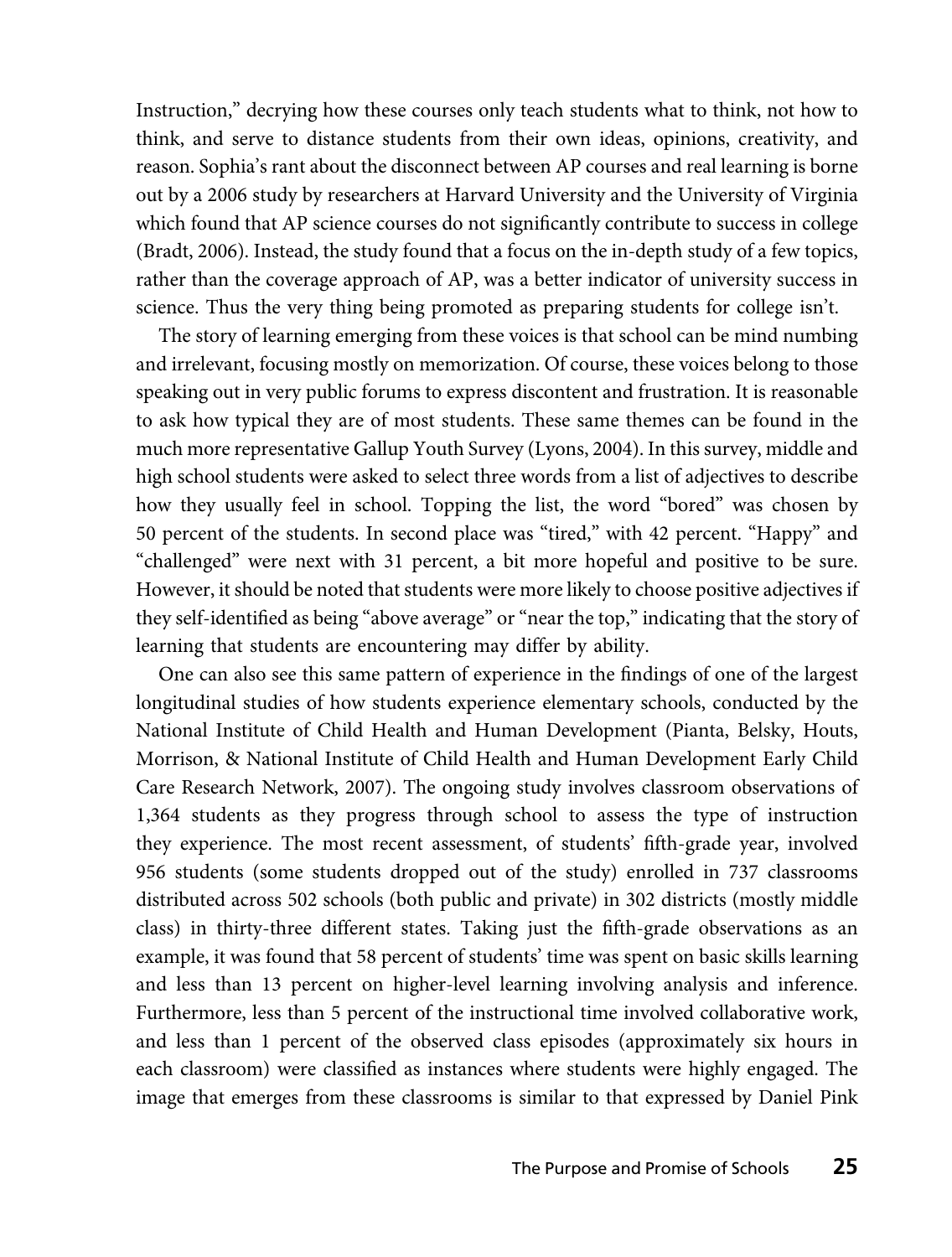(Starr, 2012): too often the good kids are compliant, the so-called bad kids are defiant, but no one is engaged.

One might expect things to get better as students progress through school, but the evidence says otherwise. The Collegiate Learning Assessment tracked twenty-three hundred students through their university experience at twenty-four schools in the United States and found that just slightly more than half (55 percent) of students showed any significant improvement in key measures of critical thinking, complex reasoning, and writing by the end of their sophomore year (Gorski, 2011). These statistics improved only slightly by the end of four years, with 64 percent demonstrating improvement on these measures. The study found that the overall school experience for students was similar to that reported by Michael Wesch's students in his YouTube video, in which the reading isn't relevant, little writing is done, and lectures dispense information but don't ask students to think (Wesch, 2007). As University of Missouri freshman Julia Rheinecker stated, "Most of what I learned this year I already had in high school . . . I just haven't found myself pushing as much as I expected" (quoted in Gorski, 2011).

It may seem from these reports that there isn't much of a difference between the old story many of us experienced and the current story, with its emphasis on rote learning and grades, and in many cases an irrelevant curriculum. Some are arguing that the current emphasis on testing and accountability is actually leading schools to diminish students' opportunity rather than enhance it (Meier, 2003; Ravitch, 2011; Ritchhart, 2004; Rose, 2009; Wagner, 2008; Zhao, 2009). What is being created is a testing culture rather than a learning culture, in which we see scores on tests going up but learning, understanding, and engagement decreasing (Shepard, 2000).

Although we don't have good historical data to make such a comparison, there is evidence that current educational policies do in fact have an inhibiting role when it comes to opening up learning, promoting creativity, and promoting thinking. In a 2000–2001 survey by the National Educational Association (2003), 61 percent of public school teachers said that testing stifles real teaching and learning. This survey predated the implementation of the No Child Left Behind reform, which mandated much more testing. In their book, Imagination First, Eric Liu and Scott Noppe-Brandon (2009) note how the test culture has warped our perspective of what it means to educate: "Too many public schools focus on the measurable to the exclusion of the possible. As a result, too many students end up better prepared for taking tests than for being skillful learners in the world beyond school" (p. 30). In the United Kingdom, the focus on the national curriculum has made it harder for teachers to bring enthusiasm, creativity, thinking, and a responsive curriculum to students as teachers struggle with the increasing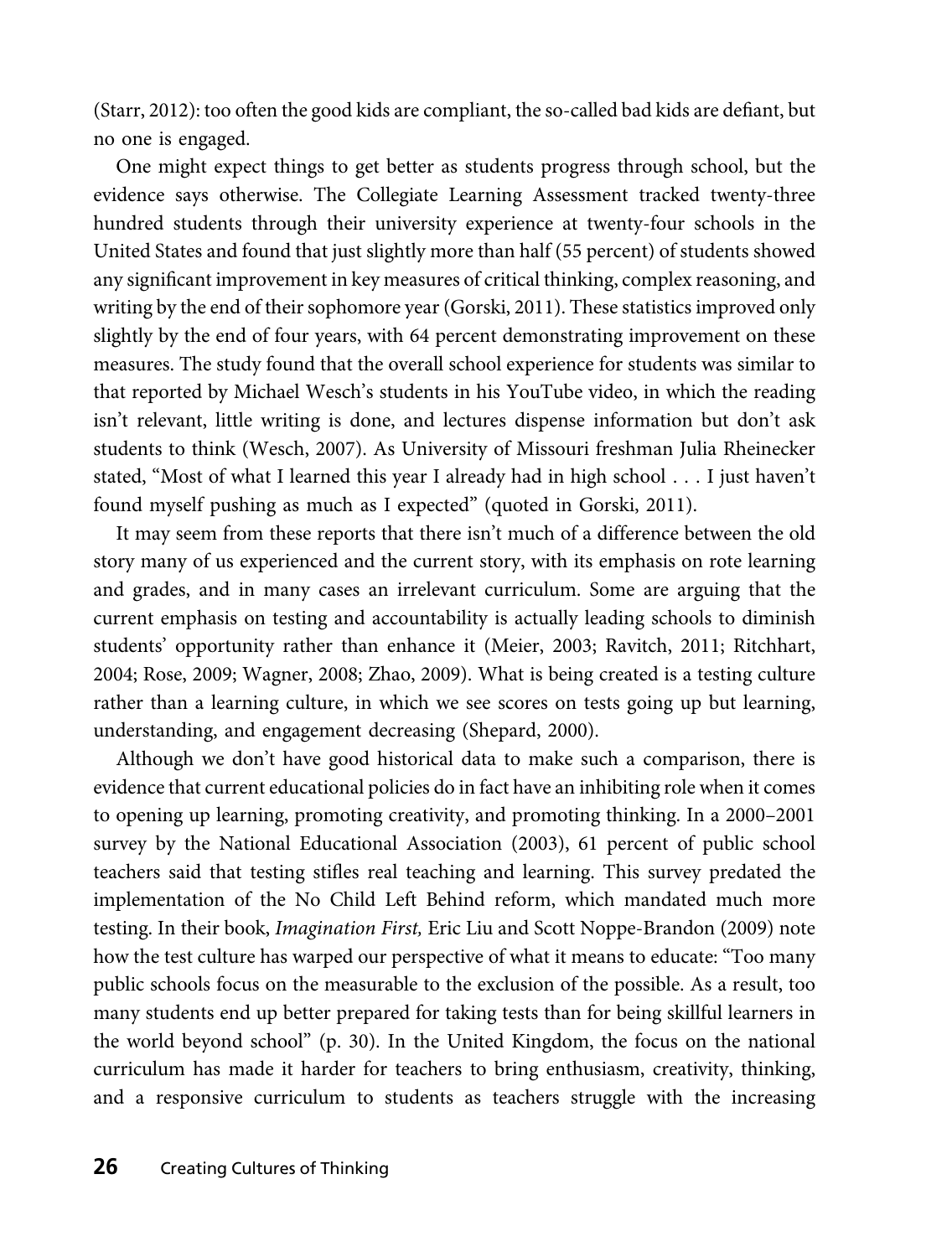standardization, centralization, and vocational focus of education (Claxton et al., 2011; Lipsett, 2008; Maisuria, 2005; Robinson, 1999; Wagner, 2008).

As Australia began its move toward a national curriculum and its associated testing, policymakers looked at the impact similar reform efforts had in the United States and the United Kingdom. One analysis concluded, "Full-cohort [all students system wide] tests encourage methods of teaching that promote shallow and superficial learning rather than deep conceptual understanding and the kinds of complex knowledge and skills needed in modern, information-based societies" (Queensland Studies Authority, 2009, p. 3). Nonetheless, policymakers enamored with notions of accountability, value added, and measurable results seem poised to impose a testing policy that mirrors all the failed aspects of those imposed in the United States and the United Kingdom, ignoring the mounting evidence that such testing warps and distorts the story of learning for both teachers and students.

Nikhil Goyal, mentioned earlier, talked about classrooms as test-prep factories. Indeed, the Center for Educational Policy found that since 2001–2002, most school districts in the United States (84 percent) had made changes to curriculum and the allocation of instructional time to focus on tested content (McMurrer, 2007). Tony Wagner, author of The Global Achievement Gap, has visited classrooms in some of the best public and private schools in the United States, assessing the intellectual challenge being offered to students through schoolwide learning walks. In typical learning walks, he finds that little time is spent on activities that require higher-order thinking and that teachers rarely ask questions involving more than recall. He is lucky to visit a single class out of a dozen where all students are actively engaged and thinking. In my own research group's study of teacher questioning in direct-instruction classrooms in the United Kingdom—defined as classrooms where teachers deliver instruction based on meeting specific objectives as delineated in an externally prescribed curriculum—we found that the majority of teachers' questions (58 percent) were either of a procedural nature or focused on reviewing content. Just 10 percent were designed to push, probe, and facilitate students' thinking. In Jo Boaler's study of traditional high school mathematics classes in the United States, she found that virtually all, 97 percent, of questions involved recall and review (Boaler & Brodie, 2004).

Several themes are emerging from these disparate accounts: that learning in schools is often boring, largely entails memorizing and repeating facts, rarely demands that students think, and is generally an isolated exercise. These themes are given much of their traction, life, and longevity by another common story thread: competition. The idea that learning is a competitive rather than collaborative venture is practically baked into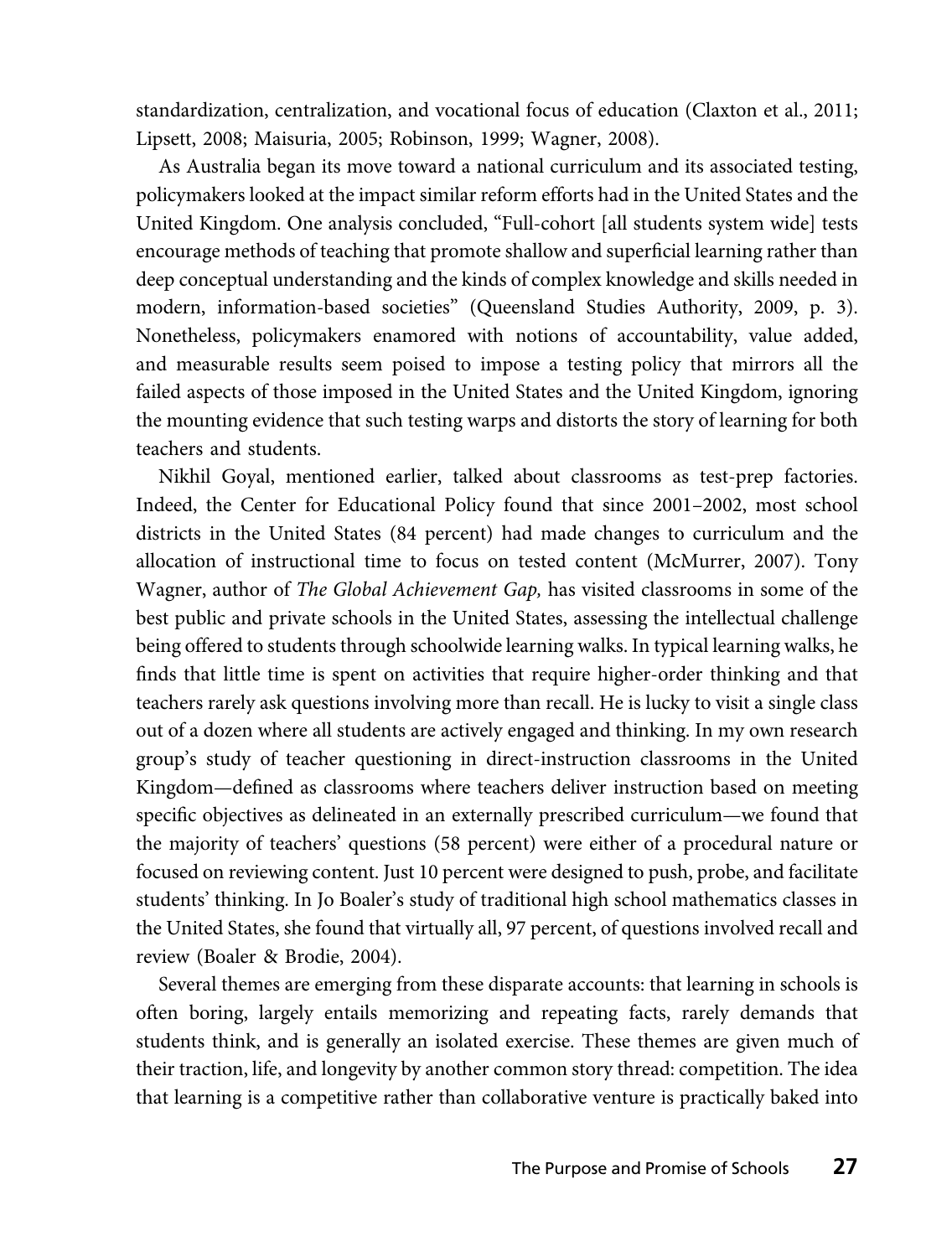our system of education, in which rankings, GPAs, and exam scores are used as measures of accomplishment and criteria for admission to university programs. In the documentary Race to Nowhere (Attia, 2010), the effects of this competition on students are explored in terms of the stress, disengagement, alienation, cheating, loss of creativity, and overall mental health issues that competition induces in many of those who choose to buy in, and the high dropout rates that result when students choose not to buy in or find themselves locked out by the testing culture. The documentary gives voice to students, mostly from highly competitive public and private schools, who feel that grades and scores, rather than learning, have become the purpose of school. Inspired by her own daughter's stress-induced illness, documentary director Vicki H. Abeles and writer Miamone Attia have issued a wake-up call for schools to change the story of learning they are enacting.

Another wake-up call was issued by Sir Ken Robinson (2010) in his widely popular TED talk viewed by more than five million people, "Bring on the Learning Revolution!" In his address, Robinson stresses the urgent need for nurturing human potential on an individualized basis as an educational outcome, a theme that emerged from his committee's report to the secretary of state for education and employment in the United Kingdom (Robinson, 1999). To the TED audience, Robinson speaks about this need as a crisis of human resources being brought about by an education that dislocates people from their natural talents rather than helping them identify and develop those talents. He lays the blame for this dislocation and death on the dominant story of learning being told in our schools today. Specifically he identifies two story themes: linearity and conformity. Schools present learning as a track that students are placed on, with the end goal often being attending a good college. However, this linear view of education ignores the organic nature of learning and human development. This linearity also leads us to seeing education as a competition to reach the end goal faster and better (attending a more selective college) than others.

Accompanying, and perhaps even exacerbating, the linearity Robinson identifies is the theme of conformity, the idea that we can have a one-size-fits-all system of education. One sees this playing out in the increasing calls for standardization of curriculum, tests, and teaching. Robinson (2010) says that "we have sold ourselves into a fast food model of education, and it is impoverishing our spirits and our energies as much as fast food is depleting our physical bodies." Instead of accepting the belief that quality comes from conformity, he suggests that we attain the highest quality when we strive for customization over standardization. The focus on conformity kills creativity and imagination, Robinson argues. This is more than a mere belief, however. A review of almost three hundred thousand scores of children and adults on the Torrance Creativity Test reveals a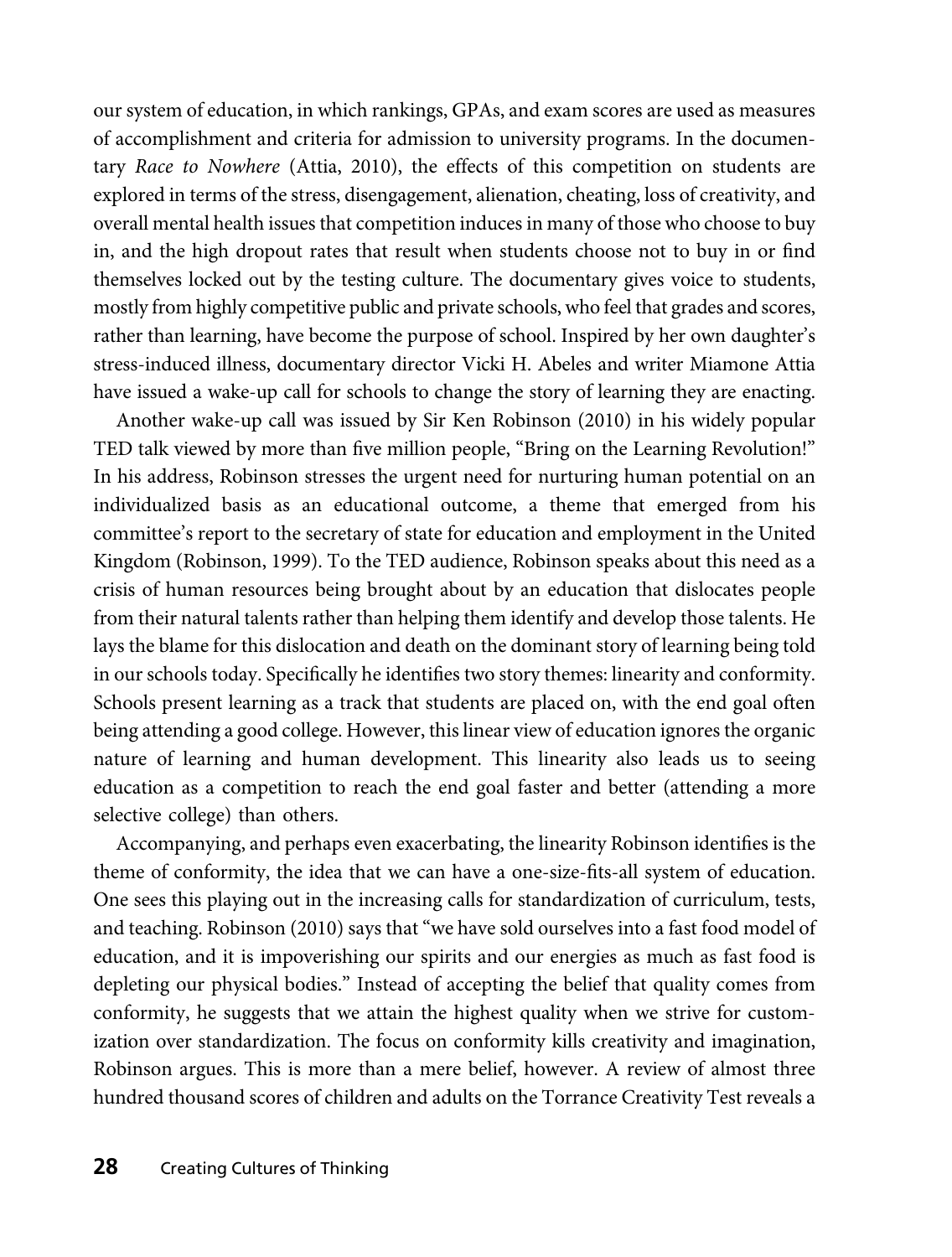steady and "very significant" decline in scores since the 1990s, with those of American elementary school students showing the "most serious" decline (Bronson & Merryman, 2010).

As with our review of the old story, this examination of the current story has to be considered as only a partial view. Certainly there are schools and classrooms telling a different, more engaging, and more thoughtful story of learning. Having worked with Disney's American Teacher Awards program and coauthored the Creative Classroom series, I know many excellent teachers. I'm sure you also know of some excellent schools and dynamic teachers. That said, we shouldn't be too quick to pat ourselves on the back or become complacent about how our students are experiencing learning in our schools and classrooms on a larger scale and over time.

It takes a degree of nerve, ambition, and fortitude to steadfastly and honestly work to uncover the story of learning one is telling students. Once we have done so, we must then assess how that story stacks up against what we truly want for our students. Are we in fact cultivating the kinds of adults we want our students to be? This alignment isn't easy, precisely because we have allowed low-level outcomes on tests to shape our view of what a quality education is and should offer. The story of learning we are enacting also gets framed through the lens of our own experience as students. We tend to perpetuate and reinforce the status quo because it is the only story we know. In this way, the culture of schools, the story of learning we are enacting, becomes invisible to us. However, as the large-scale studies mentioned earlier have all found, the dominant story is not one that is serving students well or adequately promoting the outcomes we say we value. Therefore, we must think about telling a different story of learning.

#### **Crafting a Different Story for Schools**

Creating a new story requires us not only to rethink the purpose and vision of education but also to examine the way schools operate and function as delivery agents of that vision. To change the story and achieve different outcomes, such as those set forth previously, we must send new messages about what learning is and how it happens. Crafting and sending new messages is not an easy task. It requires us to really walk the talk. The old story and its accompanying practices are quite ingrained in us as students, teachers, and parents, making it easy to fall into familiar ways of doing things. In the following chapters, we will focus on how we can marshal and master the forces at work within group culture in a way that will enable us to enact a different story. But first, we must allow ourselves to dream a new vision and articulate its essence.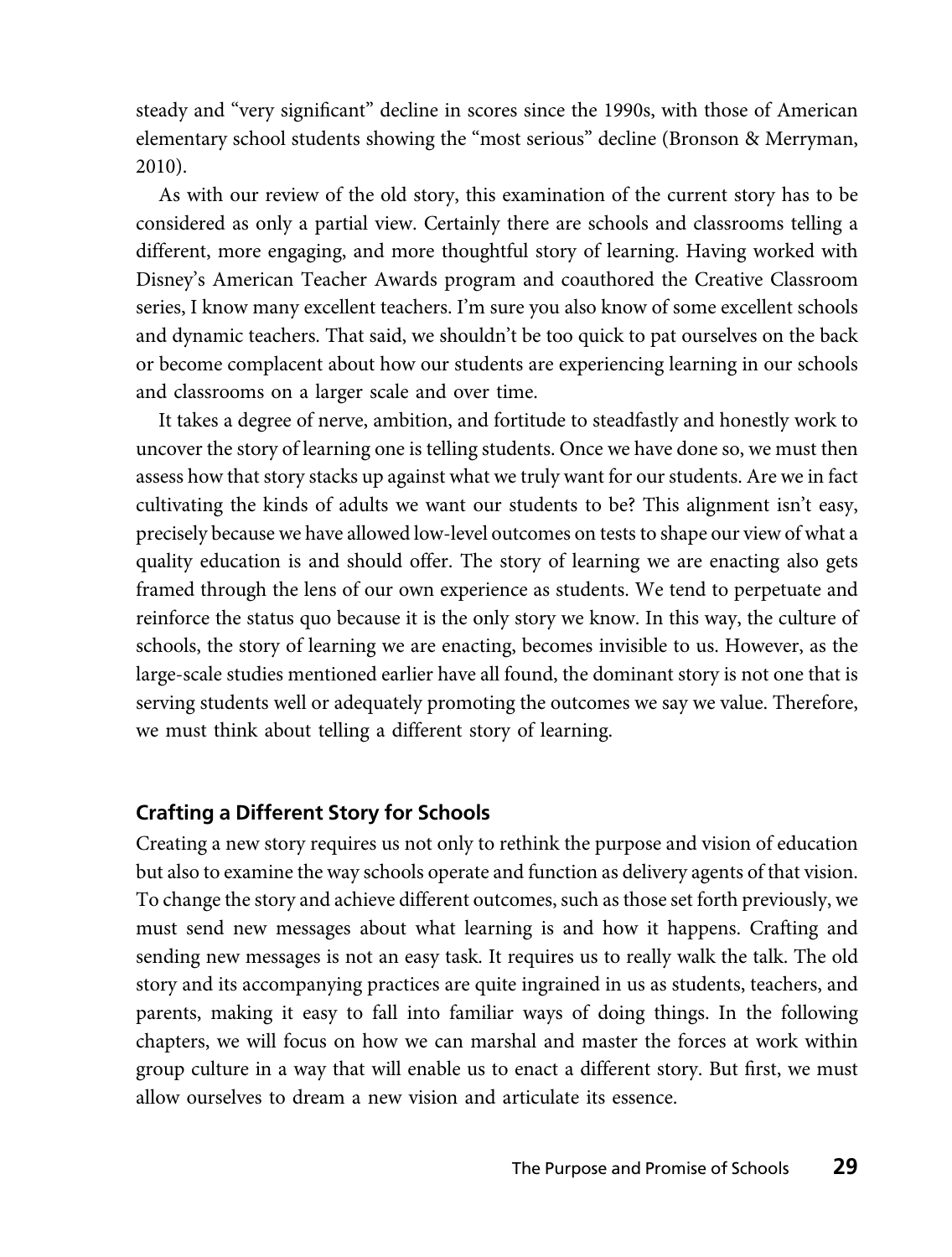All too often, we educators find it difficult to dream. There is a tendency to see the barriers, constraints, and structures around us as impenetrable. There's the time table, the external exams, university entrance requirements, fifty-minute instructional periods, government mandates, annual yearly progress measures, outside inspectors, parental expectations, and so on. All these cause us to throw up our hands and say, "Until the system changes, there is nothing we can do." David Jakes (2012), an educational advocate interested in transforming schools through technology, also uses the story metaphor to think about schools and their vision. He suggests that we need to change our language from one of limits to one of possibilities: "Creating a new story requires that the author or authors of that new story cast aside the destructive 'Yah But' mentality, and ask 'What If?'"

Let's consider a few "What ifs" that suggest a new story:

- What if schools were less about preparing students for tests and more about preparing them for a lifetime of learning?
- What if schools measured success not by what individuals did on exams but by what groups were able to accomplish together?
- What if schools took the development of students' intellectual character as their highest calling?
- What if understanding and application of skills and knowledge rather than the mere acquisition of knowledge were the goal?
- What if students were really engaged in their learning rather than merely compliant in the process of school as it is done to them?
- What if students had more control of their learning?

There is an endless array of "What if" questions we might ask to help us rethink our schools and to dream a new vision of education. The ones here might spark fresh thinking and rich dreaming on the part of you and your colleagues as you explore what the implications of these "What ifs" might be for teachers and students. In addition, you might want to identify your own "What if" questions, either individually or as part of a professional group, for exploration.

The "What if" question at the core of this book is: What if we sought to develop a culture of thinking in our schools, classrooms, museums, meetings, and organizations? Taking up the question in earnest, in a way that transforms schools and organizations, means enacting a new story by harnessing the power of the forces that shape group culture. These forces will be explored in detail in the coming chapters. However, before we jump into the "how," we need to have a bit more clarity around our story. Just what is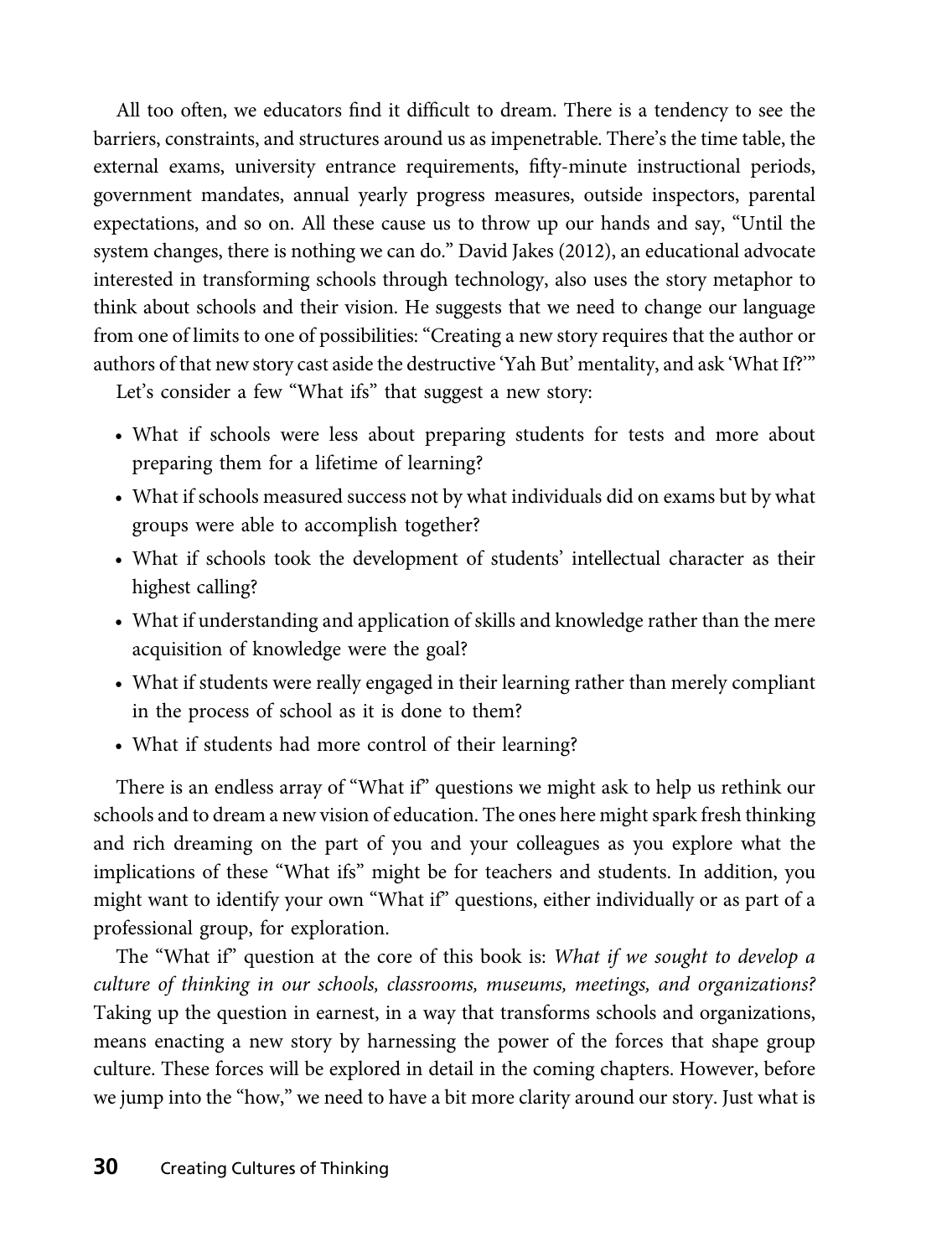it we are trying to accomplish? Only when we are clear about the core messages we wish to send can we hope to capture the essence of this story in a way that we can tell it to ourselves over and over again until it becomes the very heart of our new vision.

In this story, our schools, classrooms, and organizations become places in which a group's collective as well as individuals' thinking is valued, visible, and actively promoted as part of the regular, day-to-day experience of all group members. This is the beating heart of our story. We must strive to constantly make thinking valued, visible, and actively promoted in all our interactions with learners; as part of the lessons we design, central in the assessment process, and part and parcel of our instruction; and in ways that are generally integrated in all we do. Each of these core actions—making thinking valued, visible, and actively promoted—needs a bit more unpacking so that we understand our mission and have a better idea of what it entails.

We must begin by sending a robust message about the value of thinking. Of course, what educator is going to say he or she doesn't value thinking? But in fact, schools send students very mixed messages about the value and importance of thinking, and often may be clear about the task at hand but not always about the thinking needed to accomplish it. Too often students are sent the message that memorization is the only tool necessary for learning and that there isn't a place to bring in complications, questions, or connections from outside the classroom that might make learning more real. If we truly value thinking, then we must be able to articulate what kinds of thinking we are after, why they are important, and how they might help one's learning or accomplishment of the task at hand. We must communicate that learning is a consequence of thinking, not something extra that we tack on but something in which we must actively engage to promote our own and others' learning.

So what kinds of thinking are of value? What are we after? Naturally, this depends on the learning context, but broadly speaking we want students to become proficient with the kinds of thinking they can use to develop their own understanding of things. For example:

- Asking questions, identifying puzzles, and wondering about the mysteries and implications of the objects and ideas of study
- Making *connections*, comparisons, and contrasts between and among things including connections within and across the discipline as well as with one's own prior knowledge
- Building ongoing and evolving explanations, interpretations, and theories based on one's ever-developing knowledge and understanding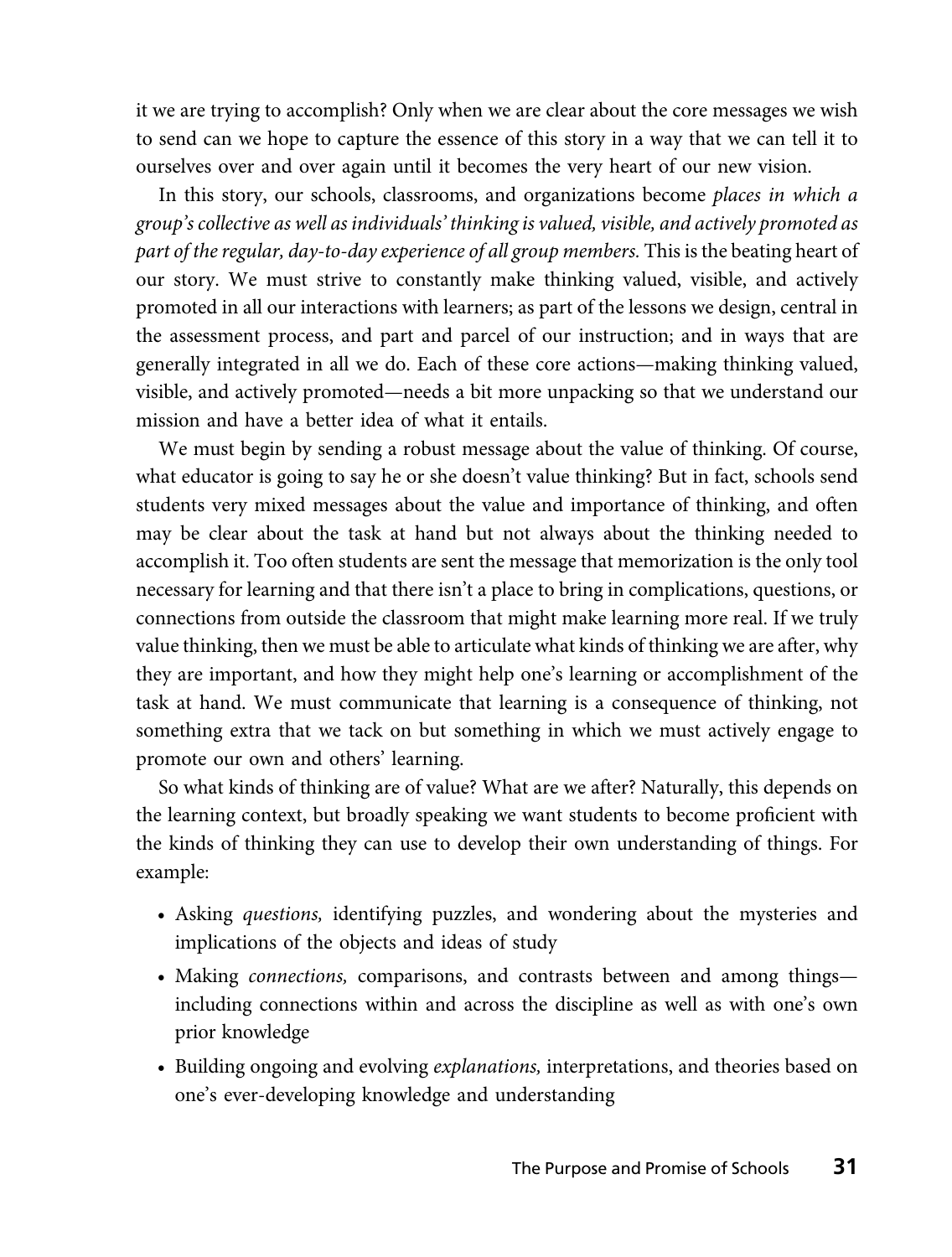- Examining things from different perspectives and alternative points of view to discern bias and develop a more balanced take on issues, ideas, and events
- Noticing, observing, and *looking closely* to fully perceive details, nuances, and hidden aspects and to observe what is really going on as the foundational evidence for one's interpretations and theories
- Identifying, gathering, and *reasoning with evidence* to justify and support one's interpretations, predictions, theories, arguments, and explanations
- Delving deeply to *uncover the complexities* and challenges of a topic and look below the surface of things, recognizing when one has only a surface understanding
- Being able to *capture the core* or essence of a thing to discern what it is really all about

This is by no means an exhaustive list of types of thinking. My colleagues and I have written elsewhere in more detail about what might constitute effective thinking (Ritchhart et al., 2011), but this list is a good place to start. In addition, one could take some of the goals identified earlier and begin to unpack them for the types of thinking they require. What kinds of thinking are important in problem solving? What kinds of thinking encourage innovation and creativity? What kinds of thinking are needed to be an effective communicator or advocate? What kinds of thinking support the development of global competence? You'll likely find some overlap with the list here, but some new types of thinking are likely to emerge as well.

Once we are clear on the kinds of thinking we are trying to encourage, we must strive to make this very elusive entity, thinking, as visible as possible so that it, too, can become an object of development as much as the concepts, knowledge, and skills that are more typical parts of the curriculum. When we make thinking visible, we are provided a window into not only what students understand but also how they are understanding it. Uncovering students' thinking provides evidence of students' insights as well as their misconceptions. We need to make thinking visible because it provides us with the information necessary to plan the opportunities that can take students' learning to the next level and enable continued engagement with the ideas of study. It is only when we understand what our students are thinking that we have the information we as teachers need to further engage and support our students in the process of building understanding. Making students' thinking visible thus must become an ongoing component of our teaching.

Teachers are used to asking questions that uncover students' knowledge and test their memories. Individually and collectively, we also must get better at asking questions that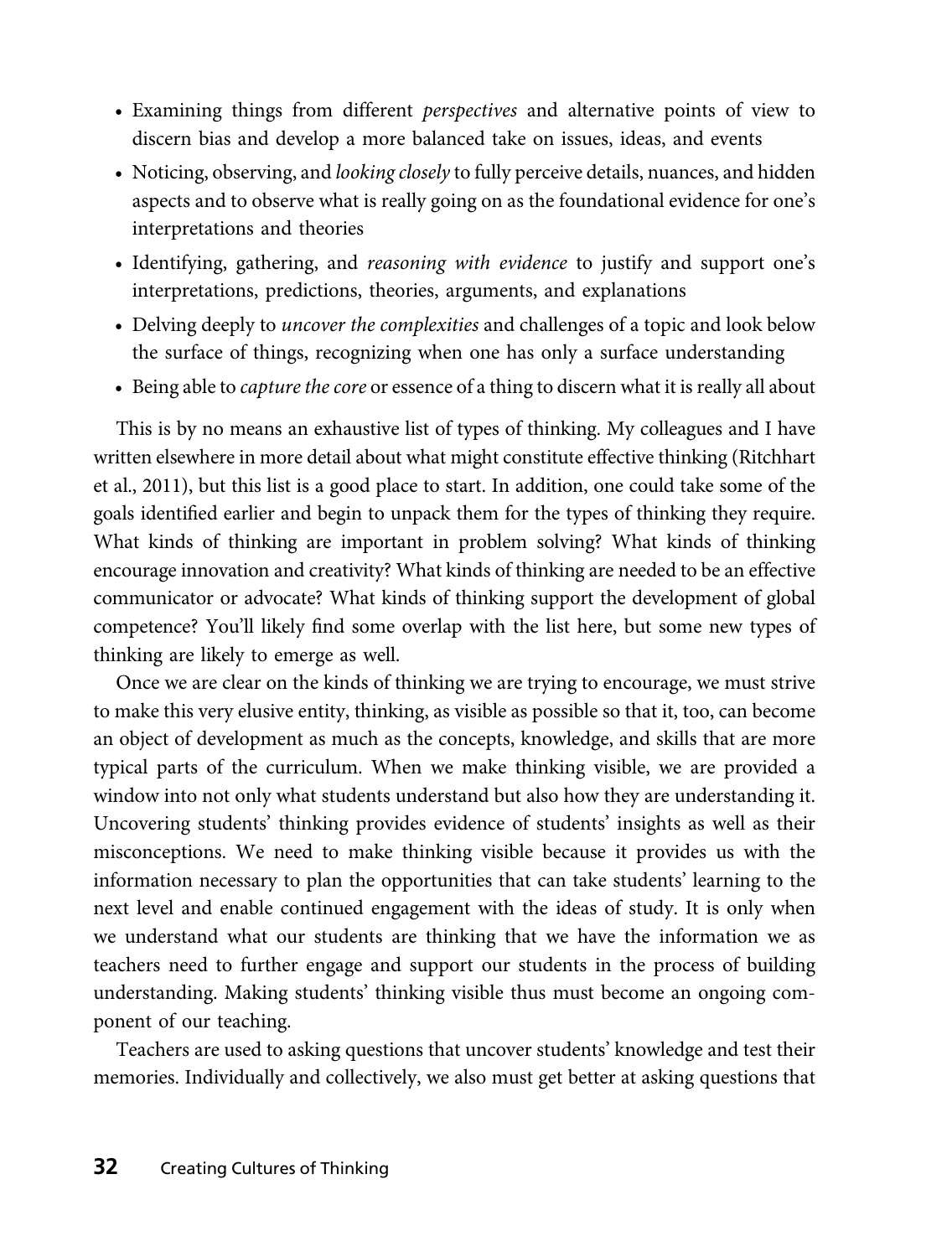probe, push, and help to uncover students' thinking (Ritchhart, 2012). Then we need to listen to our students so that we can truly hear what they have to say. Listening means taking a vigorous and genuine interest in the other. When we do that, we send students the message that their thinking and ideas matter, that they are part of the conversation and integral to the learning. We then can take our listening to the next step and document students' thinking so that we have a record of our collective thinking and our community's progress toward understanding. This record becomes one way to examine and talk about our thinking and its development. It is a vehicle for both capturing and advancing learning. What is more, the very act of documenting students' thinking sends an important message about its value and importance.

But we can't stop at visibility. We must also seek to actively advance and promote students' thinking if we are to produce students who are engaged learners and active thinkers able to communicate, innovate, collaborate, and problem-solve. This means that a chief goal of instruction, right alongside the development of content understanding, is the advancement of thinking. This dual focus, what Claxton et al. (2011) call split-screen teaching, depends on and builds on our efforts to value thinking and make it visible. It is the completion of our triadic goal.

Taking the promotion of thinking seriously moves most teachers into new and somewhat less charted territory. On the one hand, one advances any skill through the opportunities one has to engage it. Therefore, teachers must create opportunities for thinking and provide time for it—not always an easy thing amid the press for coverage, but a necessity nonetheless. On the other hand, practice alone does not ensure progress and meaningful development. One also needs feedback and coaching on one's practice. This kind of coaching calls for a nuanced, situated, and embedded assessment of students' efforts in the moment. It is an assessment that feeds and spurs the learner's efforts, being purely formative in nature.

I hesitate to use the word "assessment"in this context because it carries so much baggage for educators. Some cannot get the red pen or grade book out of their minds as soon as they hear the word. Others cringe at the deadening effect so many forms of school-based assessments have on the learning and teaching process, turning even the most enjoyable exploration into mere "work" for the teacher to grade. But these are most assuredly not the forms of assessment that are helpful in advancing students' thinking. We are after the kind of assessment employed by a coach on the playing field, able to identify where a player is in his or her development and what is needed to take performance to the next level. This is the skill of a coach. It is also the skill of an effective teacher. Practically anyone and, increasingly, anything can dispense information. Real learning is advanced through the creation of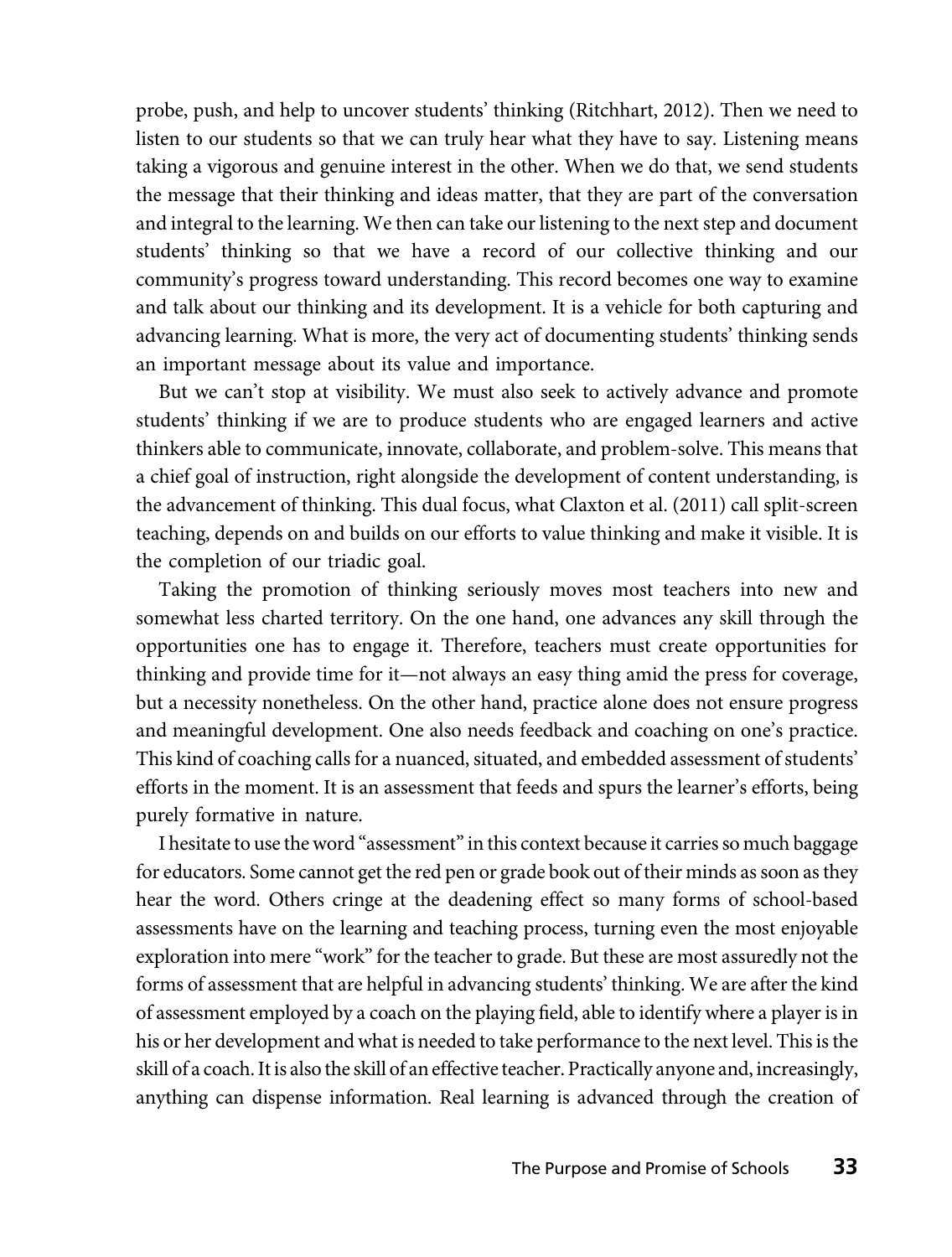powerful opportunities for mental engagement accompanied by the discerning eye and targeted feedback of someone more expert than oneself.

### **ENACTING OUR NEW STORY, REALIZING OUR VISION**

In this chapter, I articulated a new outcome defining a quality education: the promotion of the dispositions needed for students to become active learners and effective thinkers eager and able to create, innovate, and solve problems. It is this outcome that is most needed for success in the world today. Although not wholly new, it is an outcome that has enjoyed only peripheral attention, seldom capturing our attention, too often pushed to the side by a focus on exam scores alone. However, it's an outcome that encapsulates a higher vision for us as educators, representing what we are able to achieve when we allow ourselves to dream outside the well-worn constraints of the school bureaucracy. It is the stuff of passion, energy, and drive—for both our students and us.

I then identified the vehicle needed to get us there: enculturation. We must surround our students with an intellectual life into which they might grow. To do this, we need first to identify and evaluate the story of learning we are currently telling our students through the messages we send them. Some ideas for doing that follow at the end of this chapter. Then we must work to shift those messages in order to enculturate students into a new story of learning where thinking is valued, visible, and actively promoted as part of the ongoing, day-to-day experience of all group members. We must become shapers of culture and message managers to realize our vision and transform our schools.

But how do we shift the messages within an already established culture? How do we enact a new story of learning for both our students and ourselves? How can we understand the ins and outs of group culture so that we may harness its power and shape it to tell our new story? These are the questions we take up in the coming chapters as we delve into an exploration of the eight forces shaping group culture.